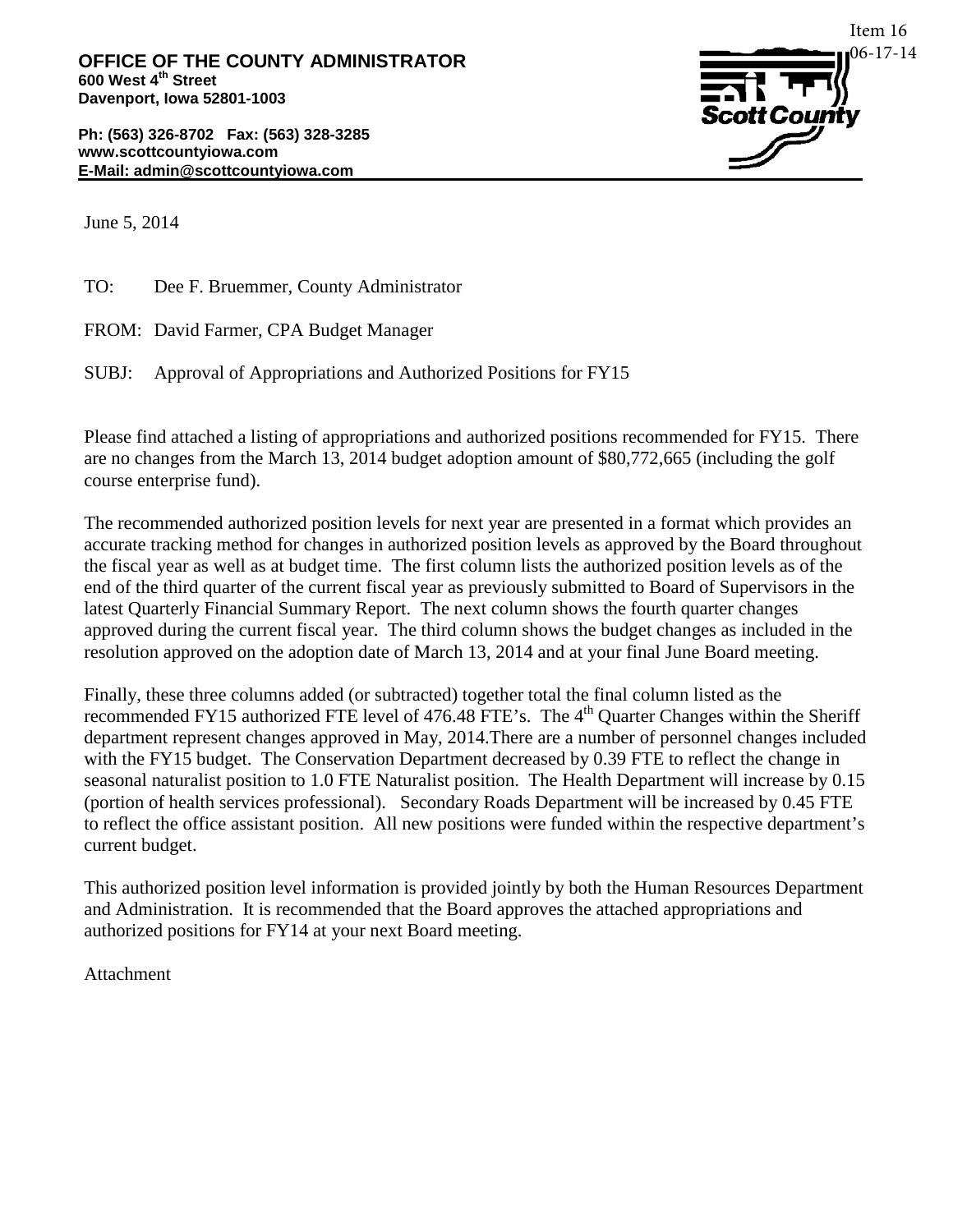# **PERSONNEL SUMMARY (FTE's)**

|                                        | <b>FY14</b> | <b>FY14</b>    | <b>FY15</b>    | <b>FY15</b> |
|----------------------------------------|-------------|----------------|----------------|-------------|
|                                        | as of       | 4th QTR        | <b>Budget</b>  | Adjusted    |
| <b>Department</b>                      | 03/31/14    | <b>Changes</b> | <b>Changes</b> | <b>FTE</b>  |
|                                        |             |                |                |             |
| Administration                         | 3.50        |                |                | 3.50        |
| Attorney                               | 32.50       |                |                | 32.50       |
| Auditor                                | 14.05       |                |                | 14.05       |
| Information Technology                 | 15.40       |                |                | 15.40       |
| <b>Facilities and Support Services</b> | 30.50       |                |                | 30.50       |
| <b>Community Services</b>              | 10.00       |                |                | 10.00       |
| Conservation (net of golf course)      | 49.24       |                | (0.39)         | 48.85       |
| Health                                 | 44.37       |                | 0.15           | 44.52       |
| <b>Human Resources</b>                 | 3.50        |                |                | 3.50        |
| Juvenile Court Services                | 14.20       | $\blacksquare$ | ä,             | 14.20       |
| Planning & Development                 | 4.08        |                | (0.25)         | 3.83        |
| Recorder                               | 11.00       |                |                | 11.00       |
| Secondary Roads                        | 34.40       |                | 0.45           | 34.85       |
| Sheriff                                | 158.80      |                |                | 158.80      |
| Supervisors                            | 5.00        |                | ۰              | 5.00        |
| Treasurer                              | 28.00       |                |                | 28.00       |
| <b>SUBTOTAL</b>                        | 458.54      |                | (0.04)         | 458.50      |
| Golf Course Enterprise                 | 17.98       |                |                | 17.98       |
| <b>TOTAL</b>                           | 476.52      |                | (0.04)         | 476.48      |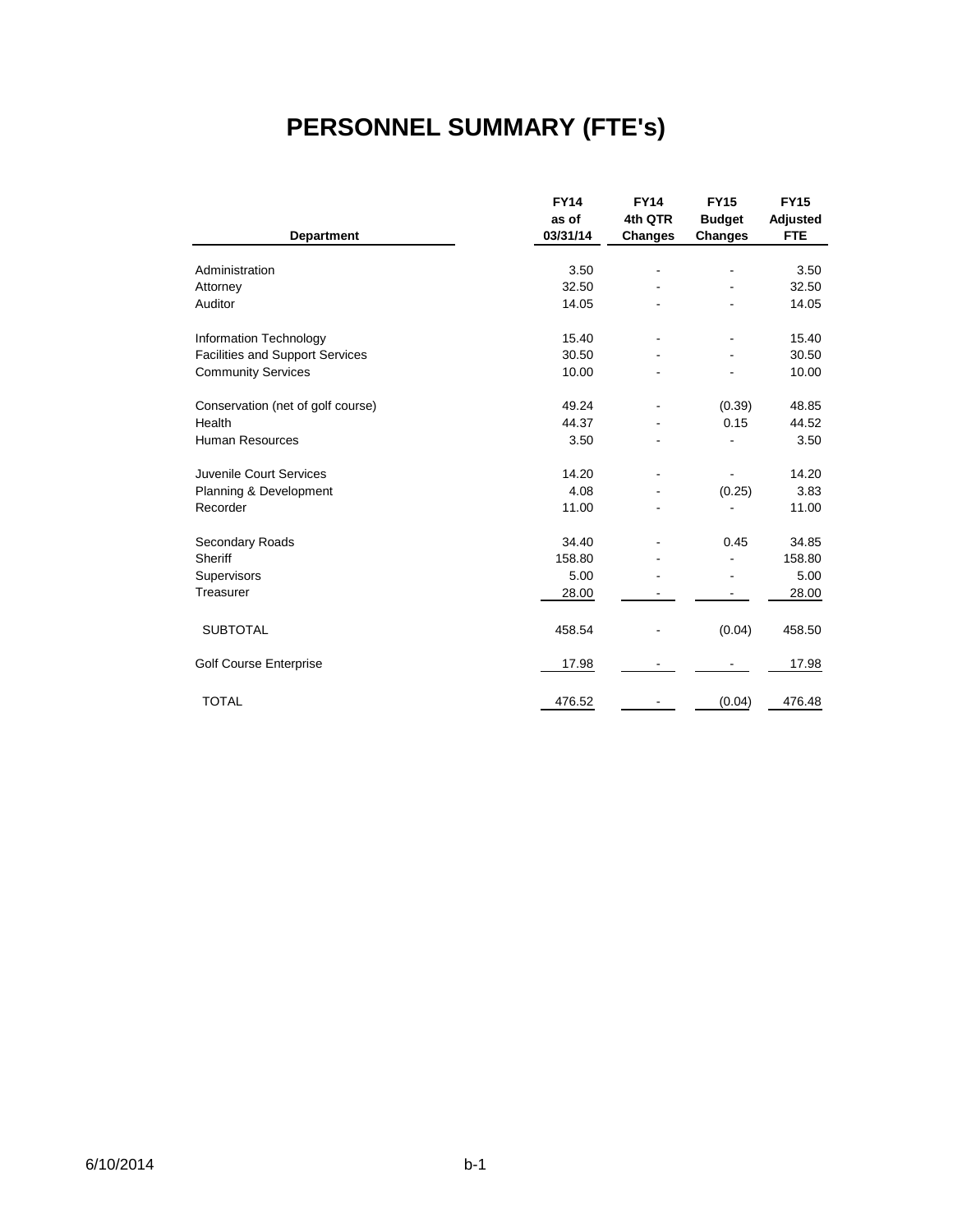|                   | <b>ORGANIZATION: Administration</b>           | <b>FY14</b><br>as of | <b>FY14</b><br>4th QTR | <b>FY15</b><br><b>Budget</b> | <b>FY15</b><br>Adjusted |
|-------------------|-----------------------------------------------|----------------------|------------------------|------------------------------|-------------------------|
| <b>POSITIONS:</b> |                                               | 03/31/14             | <b>Changes</b>         | <b>Changes</b>               | <b>FTE</b>              |
|                   | A County Administrator                        | 1.00                 |                        |                              | 1.00                    |
|                   | 805-A Assistant County Administrator          | 0.50                 |                        |                              | 0.50                    |
|                   | 597-A Budget Manager                          | 1.00                 |                        |                              | 1.00                    |
|                   | 366-A Budget Coordinator                      | $\blacksquare$       |                        |                              | ÷.                      |
|                   | 298-A Administrative Assistant                | 1.00                 | $\blacksquare$         | $\blacksquare$               | 1.00                    |
|                   | <b>Total Positions</b>                        | 3.50                 |                        |                              | 3.50                    |
|                   | <b>ORGANIZATION: Attorney</b>                 | <b>FY14</b><br>as of | <b>FY14</b><br>4th QTR | <b>FY15</b><br><b>Budget</b> | <b>FY15</b><br>Adjusted |
| <b>POSITIONS:</b> |                                               | 03/31/14             | <b>Changes</b>         | <b>Changes</b>               | <b>FTE</b>              |
|                   | X County Attorney                             | 1.00                 |                        |                              | 1.00                    |
|                   | X First Assistant Attorney                    | 1.00                 |                        |                              | 1.00                    |
|                   | X Deputy First Assistant Attorney             | $\frac{1}{2}$        |                        |                              |                         |
|                   | X Assistant Attorney II                       | ä,                   |                        |                              | L,                      |
|                   | X Assistant Attorney I                        |                      |                        |                              |                         |
|                   | 611-A Attorney II                             | 4.00                 |                        |                              | 4.00                    |
|                   | 511-A Office Administrator                    | 1.00                 |                        |                              | 1.00                    |
|                   | 505-A Risk Manager                            | 1.00                 |                        |                              | 1.00                    |
|                   | 464-A Attorney I                              | 9.00                 |                        | $\blacksquare$               | 9.00                    |
|                   | 323-A Case Expeditor                          | 1.00                 |                        |                              | 1.00                    |
|                   | 316-A Paralegal-Audio/Visual Production Spec  | 1.00                 |                        |                              | 1.00                    |
|                   | 282-A Paralegal                               | 1.00                 |                        |                              | 1.00                    |
|                   | 282-A Executive Secretary/Paralegal           | 1.00                 |                        |                              | 1.00                    |
|                   | 223-C Victim/Witness Coordinator              | 1.00                 |                        | $\blacksquare$               | 1.00                    |
|                   | 223-C Fine Payment Coordinator                | 2.00                 |                        |                              | 2.00                    |
|                   | 214-C Administrative Assistant-Juvenile Court | 1.00                 |                        |                              | 1.00                    |
|                   | 214-C Intake Coordinator                      | 1.00                 |                        |                              | 1.00                    |
|                   | 194-C Legal Secretary-Civil Court             | 1.00                 |                        |                              | 1.00                    |
|                   | 191-C Senior Clerk-Victim Witness             | 1.00                 |                        | ä,                           | 1.00                    |
|                   | 177-C Legal Secretary                         | 1.00                 |                        |                              | 1.00                    |
|                   | 162-C Clerk III                               | 1.00                 |                        | $\blacksquare$               | 1.00                    |
|                   | 151-C Clerk II-Receptionist                   | 1.00                 |                        |                              | 1.00                    |
|                   | 151-C Clerk II-Data Entry                     | 1.00                 |                        |                              | 1.00                    |
|                   | Z Summer Law Clerk                            | 0.50                 |                        |                              | 0.50                    |

Total Positions 22.50 - 32.50 - 32.50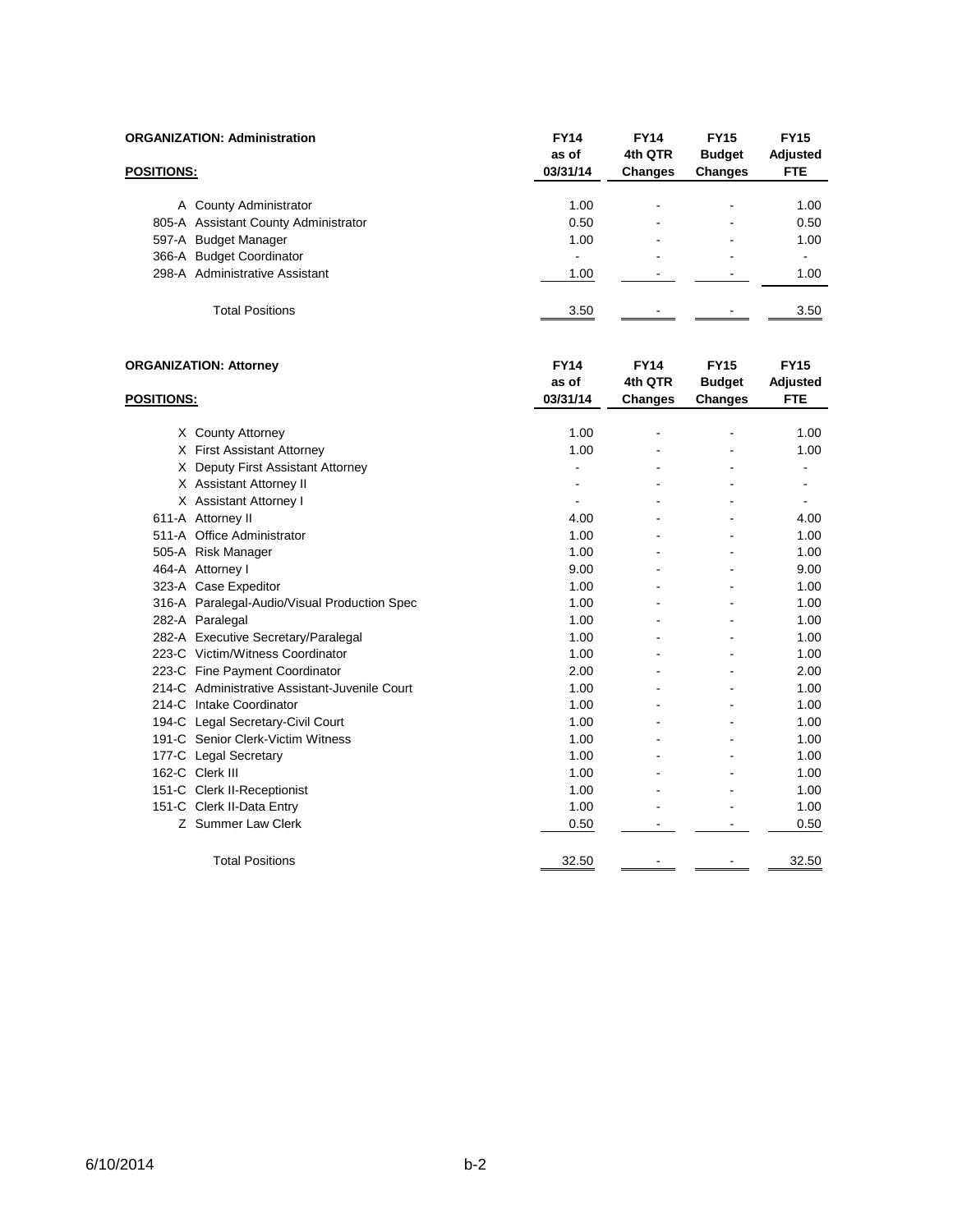|                   | <b>ORGANIZATION: Auditor</b>            | <b>FY14</b><br>as of | <b>FY14</b><br>4th QTR       | <b>FY15</b><br><b>Budget</b> | <b>FY15</b><br>Adjusted |
|-------------------|-----------------------------------------|----------------------|------------------------------|------------------------------|-------------------------|
| <b>POSITIONS:</b> |                                         | 03/31/14             | Changes                      | <b>Changes</b>               | <b>FTE</b>              |
|                   |                                         |                      |                              |                              |                         |
|                   | X Auditor                               | 1.00                 | ۰                            |                              | 1.00                    |
| X.                | <b>Deputy Auditor-Elections</b>         |                      | $\qquad \qquad \blacksquare$ | ۰                            | ۰                       |
| X.                | Deputy Auditor-Tax                      | 1.00                 |                              |                              | 1.00                    |
|                   | 677-A Accounting and Tax Manager        | 1.00                 | ۰                            | ۰                            | 1.00                    |
|                   | 556-A Operations Manager                | 1.00                 | ۰                            |                              | 1.00                    |
|                   | 291-C Election Supervisor               | 1.00                 | $\qquad \qquad \blacksquare$ | ۰                            | 1.00                    |
|                   | 268-A GIS Parcel Maintenance Technician | 1.00                 |                              |                              | 1.00                    |
|                   | 252-A Payroll Specialist                | 2.00                 | $\qquad \qquad \blacksquare$ | ۰                            | 2.00                    |
|                   | 252-C Accounts Payable Specialist       | 1.50                 |                              |                              | 1.50                    |
|                   | 191-C Senior Clerk III Elections        | 2.00                 | ٠                            | $\qquad \qquad \blacksquare$ | 2.00                    |
|                   | 177-A Official Records Clerk            | 0.90                 | ۰                            |                              | 0.90                    |
|                   | 177-C Platroom Specialist               | 1.00                 | ۰                            |                              | 1.00                    |
|                   | 141-C Clerk II                          | 0.65                 |                              |                              | 0.65                    |
|                   | <b>Total Positions</b>                  | 14.05                |                              |                              | 14.05                   |
|                   |                                         |                      |                              |                              |                         |

| <b>ORGANIZATION: Information Technology</b> | <b>FY14</b> | <b>FY14</b>    | <b>FY15</b>    | <b>FY15</b> |
|---------------------------------------------|-------------|----------------|----------------|-------------|
|                                             | as of       | 4th QTR        | <b>Budget</b>  | Adjusted    |
| <b>POSITIONS:</b>                           | 03/31/14    | <b>Changes</b> | <b>Changes</b> | <b>FTE</b>  |
|                                             |             |                |                |             |
| 725-A Information Technology Director       |             | 1.00           |                | 1.00        |
| 556-A Geographic Information Systems Coord. |             | 1.00           |                | 1.00        |
| 519-A Network Infrastructure Supervisor     |             | 1.00           |                | 1.00        |
| 511-A Senior Programmer/Analyst             |             | 1.00           |                | 1.00        |
| 455-A Webmaster                             |             | 1.00           |                | 1.00        |
| 445-A Programmer/Analyst II                 | 2.00        |                |                | 2.00        |
| 406-A Network Systems Administrator         | 5.00        |                |                | 5.00        |
| 323-A GIS Analyst                           |             | 1.00           |                | 1.00        |
| 187-A Desktop support Specialist            | 2.00        |                |                | 2.00        |
| 162-A Clerk III                             | 0.40        |                |                | 0.40        |
| <b>Total Positions</b>                      | 15.40       |                |                | 15.40       |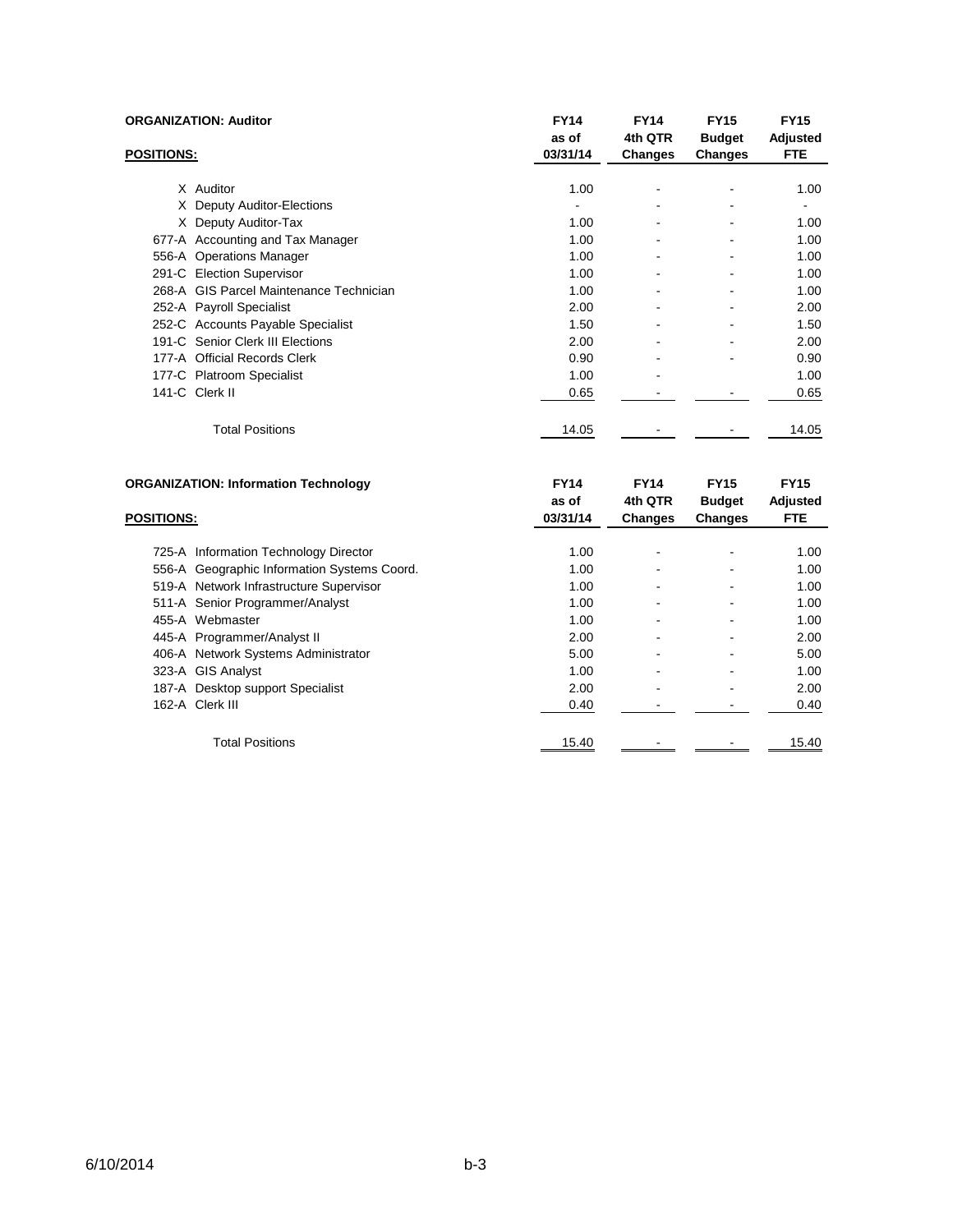|                   | <b>ORGANIZATION: Facilities and Support Services</b> | <b>FY14</b><br>as of | <b>FY14</b><br>4th QTR | <b>FY15</b><br><b>Budget</b> | <b>FY15</b><br>Adjusted |
|-------------------|------------------------------------------------------|----------------------|------------------------|------------------------------|-------------------------|
| <b>POSITIONS:</b> |                                                      | 03/31/14             | Changes                | <b>Changes</b>               | <b>FTE</b>              |
|                   | 725-A Director of Facilities and Support Services    | 1.00                 |                        |                              | 1.00                    |
|                   | 417-A Operations Manager-FSS                         | 1.00                 | $\blacksquare$         |                              | 1.00                    |
|                   | 300-A Maintenance Coordinator                        | 1.00                 |                        |                              | 1.00                    |
|                   | 268-C Maintenance Specialist                         | 4.00                 |                        |                              | 4.00                    |
|                   | 268-C Maintenance Electronic Systems Technician      | 2.00                 | $\blacksquare$         |                              | 2.00                    |
|                   | 252-A Purchasing Specialist                          | 1.00                 |                        |                              | 1.00                    |
|                   | 238-A Custodial & Security Coordinator               | 1.00                 |                        |                              | 1.00                    |
|                   | 182-C Maintenance Worker                             | 1.00                 | $\blacksquare$         |                              | 1.00                    |
|                   | 177-C Senior Clerk                                   | 1.00                 |                        |                              | 1.00                    |
|                   | 162-C Lead Custodial Worker                          | 2.00                 |                        |                              | 2.00                    |
|                   | 141-C Clerk II/Support Services                      | 2.00                 | $\blacksquare$         |                              | 2.00                    |
|                   | 141-C Clerk II/Scanning                              | 3.00                 |                        |                              | 3.00                    |
|                   | 130-C Custodial Worker                               | 9.50                 |                        |                              | 9.50                    |
|                   | 83-C General Laborer                                 | 1.00                 |                        |                              | 1.00                    |
|                   | <b>Total Positions</b>                               | 30.50                |                        |                              | 30.50                   |

|                   | <b>ORGANIZATION: Community Services</b> | <b>FY14</b><br>as of | <b>FY14</b><br>4th QTR | <b>FY15</b><br><b>Budget</b> | <b>FY15</b><br>Adjusted |
|-------------------|-----------------------------------------|----------------------|------------------------|------------------------------|-------------------------|
| <b>POSITIONS:</b> |                                         | 03/31/14             | <b>Changes</b>         | <b>Changes</b>               | <b>FTE</b>              |
|                   |                                         |                      |                        |                              |                         |
|                   | 725-A Community Services Director       | 1.00                 |                        |                              | 1.00                    |
|                   | 430-A Case Aide Supervisor              | 1.00                 |                        |                              | 1.00                    |
|                   | 430-A Mental Health Coordinator         | 1.00                 |                        |                              | 1.00                    |
|                   | 298-A Veterans Director/Case Aide       | 1.00                 |                        |                              | 1.00                    |
|                   | 271-C Office Manager                    | 1.00                 |                        |                              | 1.00                    |
|                   | 252-C Case Aide                         | 2.00                 |                        |                              | 2.00                    |
|                   | 162-C Clerk III/Secretary               | 1.00                 |                        |                              | 1.00                    |
|                   | 162-C Clerk II/Receptionist             | 0.85                 |                        |                              | 0.85                    |
|                   | 141-C Clerk II/Receptionist             | 0.15                 |                        |                              | 0.15                    |
|                   | Z Mental Health Advocate                | 1.00                 |                        |                              | 1.00                    |
|                   | <b>Total Positions</b>                  | 10.00                |                        |                              | 10.00                   |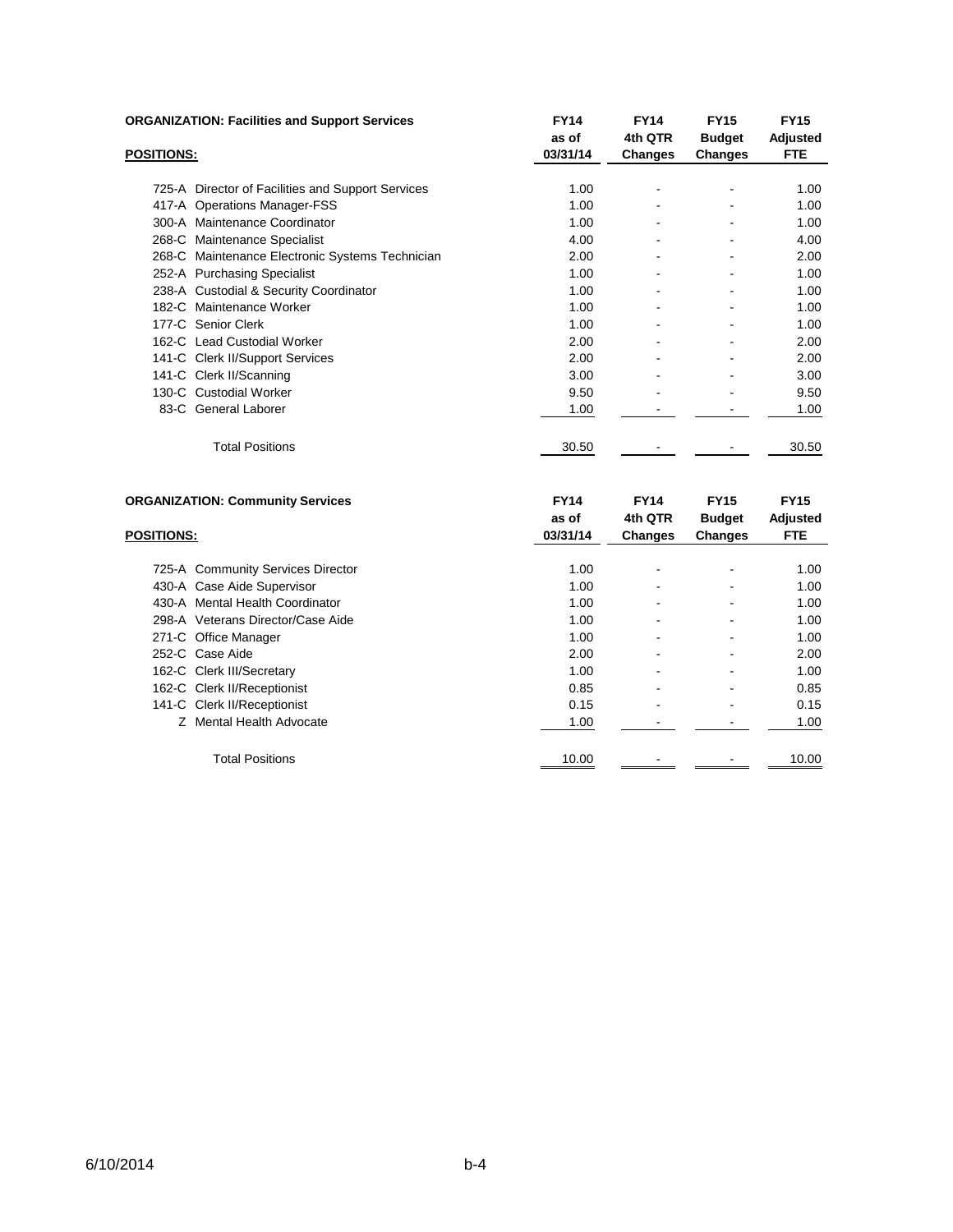|                   | <b>ORGANIZATION: Conservation (Net of Golf Operations)</b> | <b>FY14</b><br>as of | <b>FY14</b><br>4th QTR | <b>FY15</b><br><b>Budget</b> | <b>FY15</b><br>Adjusted |
|-------------------|------------------------------------------------------------|----------------------|------------------------|------------------------------|-------------------------|
| <b>POSITIONS:</b> |                                                            | 03/31/14             | <b>Changes</b>         | <b>Changes</b>               | <b>FTE</b>              |
|                   | 775-A Director                                             | 1.00                 |                        |                              | 1.00                    |
|                   | 540-A Deputy Director                                      | 1.00                 |                        |                              | 1.00                    |
|                   | 470-A Park Manager                                         | 2.00                 |                        |                              | 2.00                    |
|                   | 382-A Naturalist/Director                                  | 1.00                 |                        |                              | 1.00                    |
|                   | 271-A Naturalist                                           | 1.00                 |                        | 1.00                         | 2.00                    |
|                   | 262-A Park Ranger                                          | 5.00                 |                        |                              | 5.00                    |
|                   | 252-A Administrative Assistant                             | 1.00                 |                        |                              | 1.00                    |
|                   | 220-A Park Crew Leader                                     | 1.00                 |                        |                              | 1.00                    |
|                   | 187-A Pioneer Village Site Coordinator                     | 1.00                 |                        |                              | 1.00                    |
|                   | 187-A Equipment Specialist                                 | 2.00                 |                        |                              | 2.00                    |
|                   | 187-A Equipment Mechanic                                   | $\blacksquare$       |                        | ä,                           | $\blacksquare$          |
|                   | 187-A Park Maintenance Technician                          | 4.00                 |                        |                              | 4.00                    |
|                   | 141-A Clerk II<br>99-A Cody Homestead Site Coordinator     | 1.00<br>0.75         |                        |                              | 1.00<br>0.75            |
|                   | Z Seasonal Park Maintainance(WLP,SCP. PV)                  | 7.52                 |                        |                              | 7.52                    |
|                   | Z Seasonal Pool Manager (SCP)                              | 0.29                 |                        |                              | 0.29                    |
|                   | Z Seasonal Asst Pool Manager (SCP)                         | 0.21                 |                        |                              | 0.21                    |
|                   | Z Seasonal Lifeguard (WLP, SCP)                            | 6.28                 |                        |                              | 6.28                    |
|                   | Z Seasonal Pool Concessions (SCP)                          | 1.16                 |                        |                              | 1.16                    |
|                   | Z Seasonal Beach/Boathouse Concessions                     | 1.80                 |                        |                              | 1.80                    |
|                   | Z Seasonal Beach Manager (WLP)                             | 0.29                 |                        |                              | 0.29                    |
|                   | Z Seasonal Asst Beach Manager (WLP)                        | 0.23                 |                        |                              | 0.23                    |
|                   | Z Seasonal Park Patrol (WLP, SCP)                          | 2.17                 |                        |                              | 2.17                    |
|                   | Z Seasonal Park Attendants (WLP, SCP, BSP)                 | 2.95                 |                        |                              | 2.95                    |
|                   | Z Seasonal Naturalist - Caretaker                          | 0.66                 |                        |                              | 0.66                    |
|                   | Z Seasonal Naturalist                                      | 2.18                 |                        | (1.39)                       | 0.79                    |
|                   | Z Seasonal Day Camp/Apothecary (PV)                        | 1.56                 |                        |                              | 1.56                    |
|                   | Z Seasonal Concession Worker (Cody)                        | 0.19                 |                        |                              | 0.19                    |
|                   | <b>Total Positions</b>                                     | 49.24                | $\blacksquare$         | (0.39)                       | 48.85                   |
|                   |                                                            | <b>FY14</b>          | <b>FY14</b>            | <b>FY15</b>                  | <b>FY15</b>             |
|                   | <b>ORGANIZATION: Glynns Creek Golf Course</b>              | as of                | 4th QTR                | <b>Budget</b>                | Adjusted                |
| <b>POSITIONS:</b> |                                                            | 03/31/14             | <b>Changes</b>         | Changes                      | <b>FTE</b>              |

| . |                                            |       |   | - 3 - - |       |
|---|--------------------------------------------|-------|---|---------|-------|
|   |                                            |       |   |         |       |
|   | 462-A Golf Pro/Manager                     | 1.00  | ۰ | -       | 1.00  |
|   | 462-A Golf Course Superintendent           | 1.00  | - |         | 1.00  |
|   | 220-A Assistant Golf Course Superintendent | 1.00  | - |         | 1.00  |
|   | 187-A Turf Equipment Specialist            | 1.00  |   |         | 1.00  |
|   | 162-A Maintenance Technician               | 1.00  | ٠ |         | 1.00  |
|   | Z Seasonal Assistant Golf Professional     | 0.73  |   |         | 0.73  |
|   | Z Seasonal Golf Pro Staff                  | 7.48  | - |         | 7.48  |
|   | Z Seasonal Part-Time Laborers              | 4.77  |   |         | 4.77  |
|   | Total Positions                            | 17.98 |   |         | 17.98 |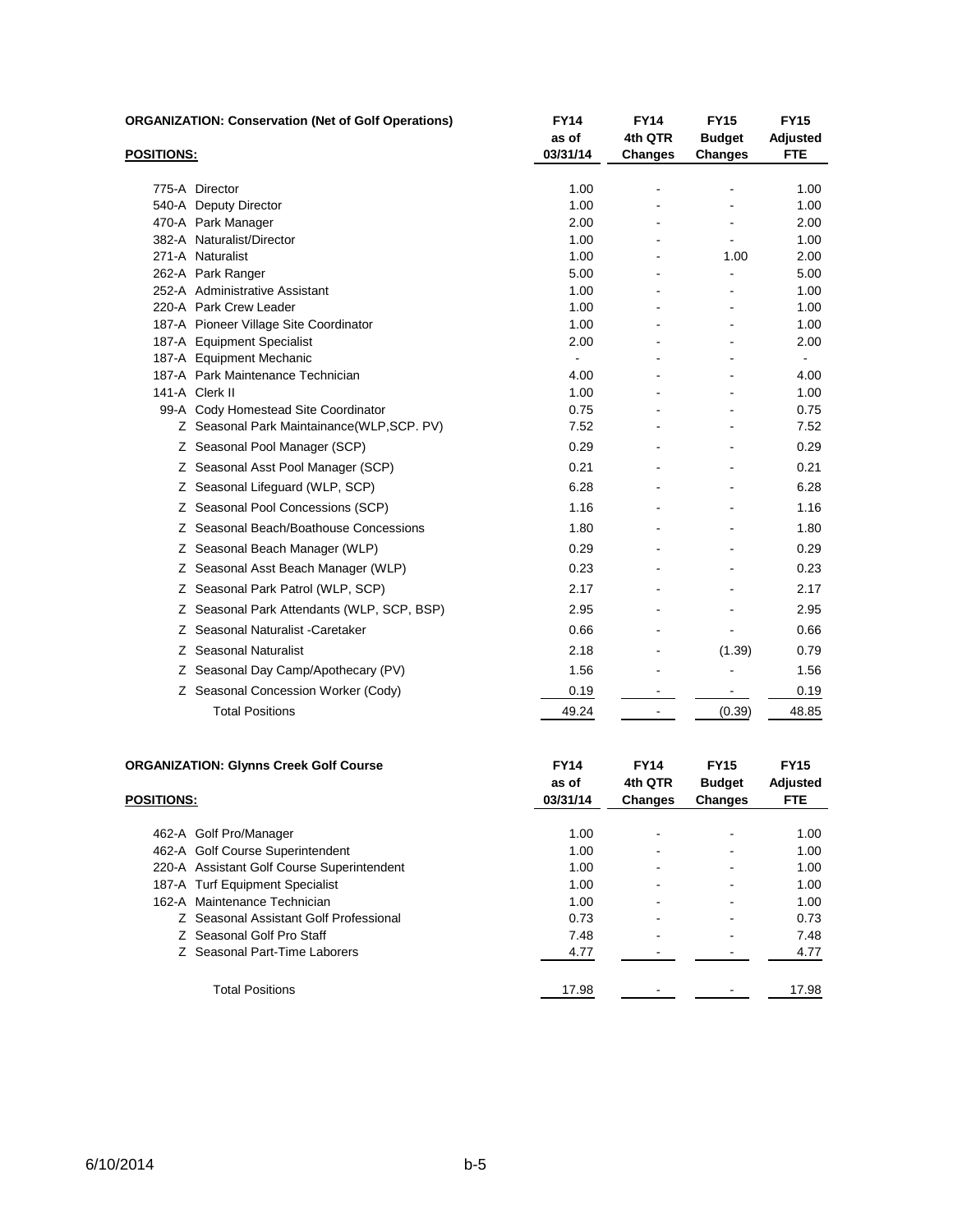|                   | <b>ORGANIZATION: Health</b>                    | <b>FY14</b><br>as of | <b>FY14</b><br>4th QTR   | <b>FY15</b><br><b>Budget</b> | <b>FY15</b><br>Adjusted |
|-------------------|------------------------------------------------|----------------------|--------------------------|------------------------------|-------------------------|
| <b>POSITIONS:</b> |                                                | 03/31/14             | <b>Changes</b>           | <b>Changes</b>               | <b>FTE</b>              |
|                   |                                                |                      |                          |                              |                         |
|                   | 805-A Health Director                          | 1.00                 | $\overline{\phantom{0}}$ | -                            | 1.00                    |
|                   | 571-A Deputy Director                          | 1.00                 | L,                       |                              | 1.00                    |
|                   | 470-A Clinical Services Coordinator            | 1.00                 |                          |                              | 1.00                    |
|                   | 417-A Community Health Coordinator             | 1.00                 |                          |                              | 1.00                    |
|                   | 417-A Environmental Health Coordinator         | 1.00                 |                          |                              | 1.00                    |
|                   | 417-A Public Health Services Coordinator       | 1.00                 |                          |                              | 1.00                    |
|                   | 417-A Correctional Health Coordinator          | 1.00                 | ä,                       | ÷.                           | 1.00                    |
|                   | 397-A Clinical Services Specialist             | 1.00                 |                          |                              | 1.00                    |
|                   | 366-A Public Health Nurse                      | 9.00                 |                          |                              | 9.00                    |
|                   | 355-A Community Health Consultant              | 5.00                 |                          |                              | 5.00                    |
|                   | 355-A Community Health Intervention Specialist | 1.00                 |                          |                              | 1.00                    |
|                   | 355-A Environmental Health Specialist          | 7.00                 |                          |                              | 7.00                    |
|                   | 323-A Child Health Consultant                  | 2.00                 | ۰                        | ۰                            | 2.00                    |
|                   | 271-A Community Dental Consultant              | 1.00                 | ä,                       | ÷.                           | 1.00                    |
|                   | 252-A Administrative Office Assistant          | 1.00                 |                          |                              | 1.00                    |
|                   | 230-A Public Health Nurse-LPN                  | ÷,                   |                          |                              | $\frac{1}{2}$           |
|                   | 209-A Medical Assistant                        | 2.00                 |                          |                              | 2.00                    |
|                   | 198-A Medical Lab Technician                   | 0.75                 |                          |                              | 0.75                    |
|                   | 177-A Lab Technician                           |                      |                          |                              |                         |
|                   | 162-A Resource Specialist                      | 2.00                 |                          |                              | 2.00                    |
|                   | 141-A Resource Assistant                       | 3.45                 |                          |                              | 3.45                    |
|                   | Z Interpreters                                 | $\blacksquare$       |                          |                              |                         |
|                   | Z Environmental Health Intern                  | 0.25                 |                          |                              | 0.25                    |
|                   | Z Health Services Professional                 | 1.92                 | ۰                        | 0.15                         | 2.07                    |
|                   | <b>Total Positions</b>                         | 44.37                | ۰                        | 0.15                         | 44.52                   |
|                   | <b>ORGANIZATION: Human Resources</b>           | <b>FY14</b>          | <b>FY14</b>              | <b>FY15</b>                  | <b>FY15</b>             |
|                   |                                                | as of                | 4th QTR                  | <b>Budget</b>                | Adjusted                |
| POSITIONS:        |                                                | 03/31/14             | <b>Changes</b>           | Changes                      | <b>FTE</b>              |
|                   |                                                |                      |                          |                              |                         |
|                   | 805-A Assistant County Administrator           | 0.50                 |                          |                              | 0.50                    |
|                   | 505-A Risk Manager                             |                      |                          |                              |                         |
|                   | 323-A Human Resources Generalist               | 2.00                 |                          |                              | 2.00                    |
|                   | 198-A Benefits Coordinator                     | 1.00                 |                          |                              | 1.00                    |
|                   |                                                |                      |                          |                              |                         |
|                   | <b>Total Positions</b>                         | 3.50                 |                          |                              | 3.50                    |
|                   |                                                |                      |                          |                              |                         |
|                   | <b>ORGANIZATION: Juvenile Court Services</b>   | <b>FY14</b>          | <b>FY14</b>              | <b>FY15</b>                  | <b>FY15</b>             |
|                   |                                                | as of                | 4th QTR                  | <b>Budget</b>                | Adjusted                |
| <u>POSITIONS:</u> |                                                | 03/31/14             | <b>Changes</b>           | <b>Changes</b>               | <b>FTE</b>              |
|                   |                                                |                      |                          |                              |                         |
|                   | 571-A Juvenile Detention Center Director       | 1.00                 |                          |                              | 1.00                    |
|                   | 323-A Shift Supervisor                         | 2.00                 |                          |                              | 2.00                    |
|                   | 238-J Detention Youth Counselors               | ÷,                   |                          |                              | ä,                      |
|                   | 215-A Detenton Youth Supervisor                | 11.20                |                          |                              | 11.20                   |
|                   |                                                |                      |                          |                              |                         |

Total Positions 14.20 - 14.20 - 14.20 14.20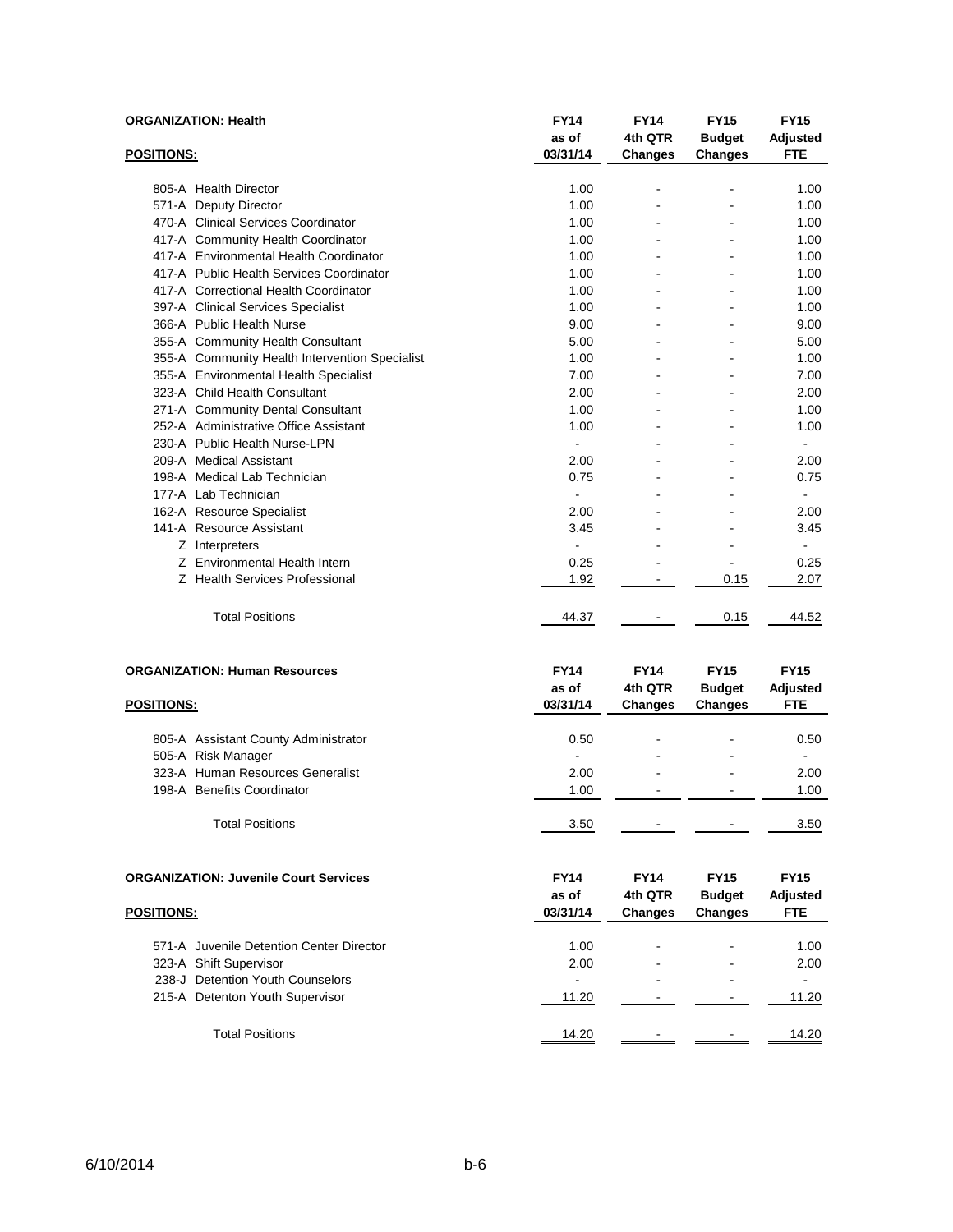|                   | <b>ORGANIZATION: Planning &amp; Development</b> | <b>FY14</b>       | <b>FY14</b>              | <b>FY15</b>              | <b>FY15</b>            |
|-------------------|-------------------------------------------------|-------------------|--------------------------|--------------------------|------------------------|
| <b>POSITIONS:</b> |                                                 | as of<br>03/31/14 | 4th QTR<br>Changes       | <b>Budget</b><br>Changes | Adjusted<br><b>FTE</b> |
|                   |                                                 |                   |                          |                          |                        |
|                   | 608-A Planning & Development Director           | 0.40              |                          | -                        | 0.40                   |
|                   | 314-C Building Inspector                        | 1.00              |                          |                          | 1.00                   |
|                   | 252-A Planning & Development Specialist         | 1.00              |                          |                          | 1.00                   |
|                   | 162-A Clerk III                                 | 0.25              | $\overline{\phantom{0}}$ | (0.25)                   | ۰                      |
|                   | Z Weed/Zoning Enforcement Aide                  | 0.58              | -                        |                          | 0.58                   |
|                   | Z Planning Intern                               | 0.25              |                          |                          | 0.25                   |
|                   |                                                 |                   |                          |                          |                        |
|                   | <b>Total Positions</b>                          | 4.08              |                          | (0.25)                   | 3.83                   |

|                   | <b>ORGANIZATION: Recorder</b>  | <b>FY14</b><br>as of | <b>FY14</b><br>4th QTR | <b>FY15</b><br><b>Budget</b> | <b>FY15</b><br>Adjusted |
|-------------------|--------------------------------|----------------------|------------------------|------------------------------|-------------------------|
| <b>POSITIONS:</b> |                                | 03/31/14             | Changes                | Changes                      | <b>FTE</b>              |
|                   | X Recorder                     | 1.00                 |                        | ٠                            | 1.00                    |
|                   | Y Second Deputy                | 1.00                 |                        | -                            | 1.00                    |
|                   | 496-A Operations Manager       | 1.00                 |                        | ٠                            | 1.00                    |
|                   | 191-C Real Estate Specialist   | 1.00                 |                        | ٠                            | 1.00                    |
|                   | 191-C Vital Records Specialist | 1.00                 |                        | ٠                            | 1.00                    |
|                   | 162-C Clerk III                | 1.00                 |                        |                              | 1.00                    |
|                   | 141-C Clerk II                 | 5.00                 |                        |                              | 5.00                    |
|                   | <b>Total Positions</b>         | 11.00                |                        |                              | 11.00                   |

| <b>FY14</b> | <b>FY14</b> | <b>FY15</b>   | <b>FY15</b>    |
|-------------|-------------|---------------|----------------|
| as of       | 4th QTR     | <b>Budget</b> | Adjusted       |
| 03/31/14    | Changes     | Changes       | <b>FTE</b>     |
|             |             |               |                |
| 1.00        |             |               | 1.00           |
| 1.00        |             |               | 1.00           |
| 1.00        |             |               | 1.00           |
| 2.00        |             |               | 2.00           |
| 1.00        |             |               | 1.00           |
| 1.00        |             |               | 1.00           |
| 3.00        |             |               | 3.00           |
|             |             |               |                |
| 1.00        |             |               | 1.00           |
| 2.00        |             |               | 2.00           |
| 1.00        |             |               | 1.00           |
| 7.00        |             |               | 7.00           |
| 1.00        |             |               | 1.00           |
| 1.00        |             |               | 1.00           |
|             |             | 1.00          | 1.00           |
| 0.25        |             | (0.25)        | $\blacksquare$ |
| 10.00       |             |               | 10.00          |
| 0.25        |             |               | 0.25           |
| 0.60        |             | (0.30)        | 0.30           |
| 0.30        |             |               | 0.30           |
|             |             |               | 34.85          |
|             | 35.40       |               | 0.45           |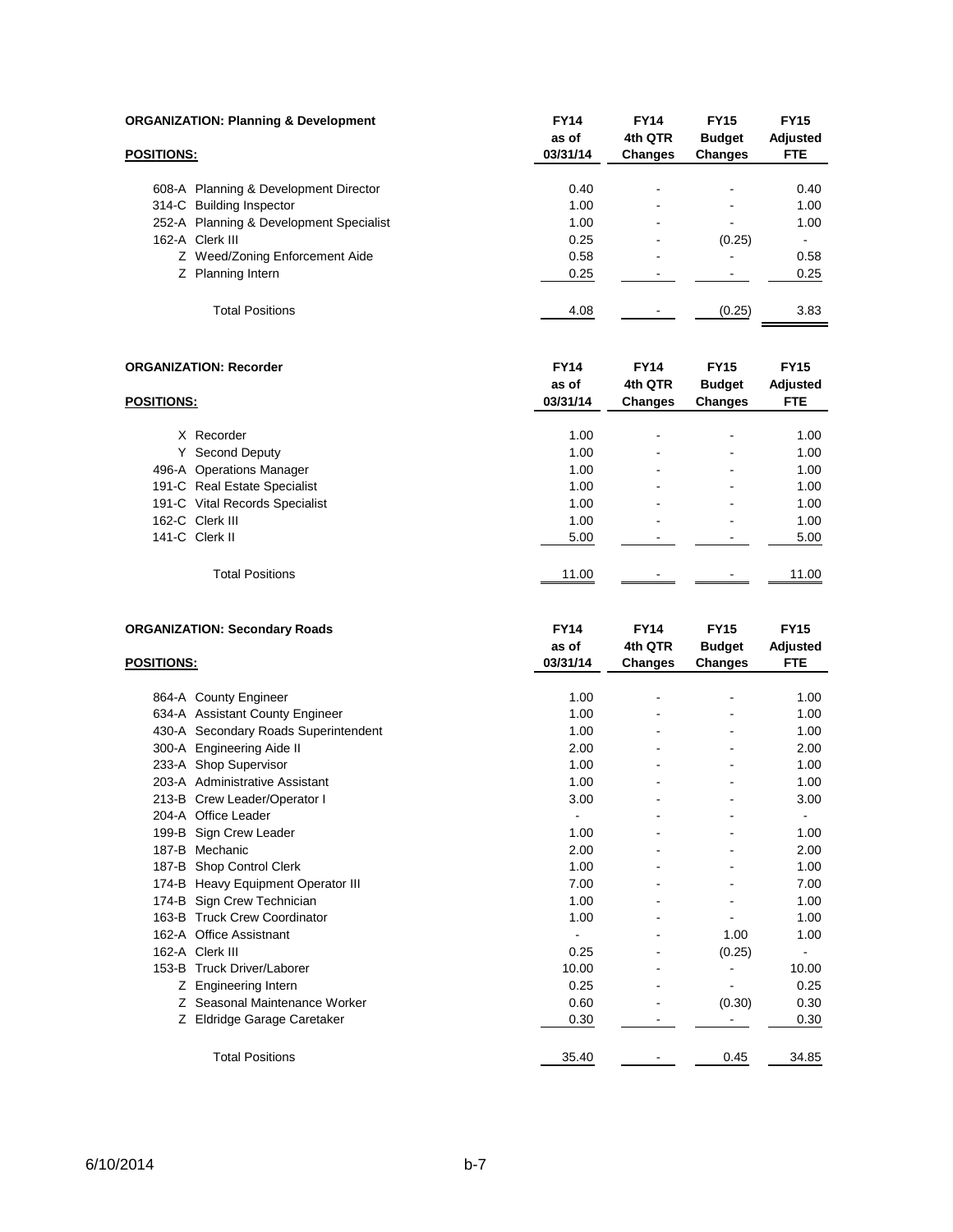|                   | <b>ORGANIZATION: Sheriff</b>                   | <b>FY14</b><br>as of | <b>FY14</b><br>4th QTR           | <b>FY15</b><br><b>Budget</b> | <b>FY15</b><br><b>Adjusted</b> |
|-------------------|------------------------------------------------|----------------------|----------------------------------|------------------------------|--------------------------------|
| <u>POSITIONS:</u> |                                                | 03/31/14             | <b>Changes</b>                   | <b>Changes</b>               | <b>FTE</b>                     |
|                   |                                                |                      |                                  |                              |                                |
|                   | X Sheriff<br>Y Chief Deputy                    | 1.00<br>1.00         | $\blacksquare$<br>$\overline{a}$ |                              | 1.00<br>1.00                   |
|                   | 705-A Jail Administrator                       | 1.00                 |                                  |                              | $\mathbf{r}$                   |
|                   | 571-A Assistant Jail Administrator             | $\blacksquare$       | (1.00)<br>1.00                   |                              | 1.00                           |
|                   | 540-A Assistant Jail Administrator             | 1.00                 | (1.00)                           |                              | $\sim$                         |
|                   | 519-A Captain                                  | 1.00                 | $\blacksquare$                   |                              | 1.00                           |
|                   | 464-A Lieutenant                               | 4.00                 | $\mathbf{r}$                     |                              | 4.00                           |
|                   | 451-E Training Sergeant                        |                      | 1.00                             |                              | 1.00                           |
|                   | 451-E Sergeant                                 | 6.00                 | $\blacksquare$                   |                              | 6.00                           |
|                   | 430-A Shift Commander (Corrections Lieutenant) | $\sim$               | 2.00                             |                              | 2.00                           |
|                   | 406-A Shift Commander (Corrections Lieutenant) | 2.00                 | (2.00)                           |                              | ÷.                             |
|                   | 332-A Corrections Sergeant                     | 14.00                | $\blacksquare$                   |                              | 14.00                          |
|                   | 332-A Food Service Manager                     | 1.00                 |                                  |                              | 1.00                           |
|                   | 329-E Deputy                                   | 31.00                |                                  |                              | 31.00                          |
|                   | 323-A Program Services Coordinator             | 2.00                 |                                  | $\overline{a}$               | 2.00                           |
|                   | 289-A Classification Specialist                | 2.00                 |                                  |                              | 2.00                           |
|                   | 271-A Office Administrator                     | 1.00                 |                                  |                              | 1.00                           |
|                   | 262-A Lead Bailiff                             | 1.00                 |                                  |                              | 1.00                           |
|                   | 246-H Correction Officer                       | 59.00                |                                  |                              | 59.00                          |
| 220-A Bailiff     |                                                | 11.60                |                                  |                              | 11.60                          |
|                   | 220-A Senior Accounting Clerk-Receptionist     | 1.00                 |                                  |                              | 1.00                           |
|                   | 198-A Court Compliance Coordinator             | 2.00                 |                                  |                              | 2.00                           |
|                   | 198-A Alternative Sentencing Coordinator       | 1.00                 |                                  | $\overline{a}$               | 1.00                           |
|                   | 177-C Senior Clerk                             | 1.00                 |                                  |                              | 1.00                           |
|                   | 220-C Senior Accounting Clerk                  | 2.00                 |                                  |                              | 2.00                           |
|                   | 177-C Inmate Services Clerk                    | 1.00                 |                                  |                              | 1.00                           |
|                   | 176-H Jail Custodian/Correction Officer        | 4.00                 |                                  |                              | 4.00                           |
| 176-C Cook        |                                                | 3.60                 |                                  |                              | 3.60                           |
|                   | 162-A Clerk III                                | 3.60                 |                                  |                              | 3.60                           |
|                   |                                                |                      |                                  |                              |                                |
|                   | <b>Total Positions</b>                         | 158.80               |                                  |                              | 158.80                         |
|                   |                                                |                      |                                  |                              |                                |
|                   | <b>ORGANIZATION: Supervisors, Board of</b>     | <b>FY14</b>          | <b>FY14</b>                      | <b>FY15</b>                  | <b>FY15</b>                    |
|                   |                                                | as of                | 4th QTR                          | <b>Budget</b>                | Adjusted                       |
| <b>POSITIONS:</b> |                                                | 03/31/14             | <b>Changes</b>                   | Changes                      | <b>FTE</b>                     |
|                   |                                                |                      |                                  |                              |                                |
|                   | X Supervisor, Chairman                         | 1.00                 |                                  |                              | 1.00                           |
|                   | X Supervisor                                   | 4.00                 |                                  |                              | 4.00                           |
|                   | <b>Total Positions</b>                         | 5.00                 |                                  |                              | 5.00                           |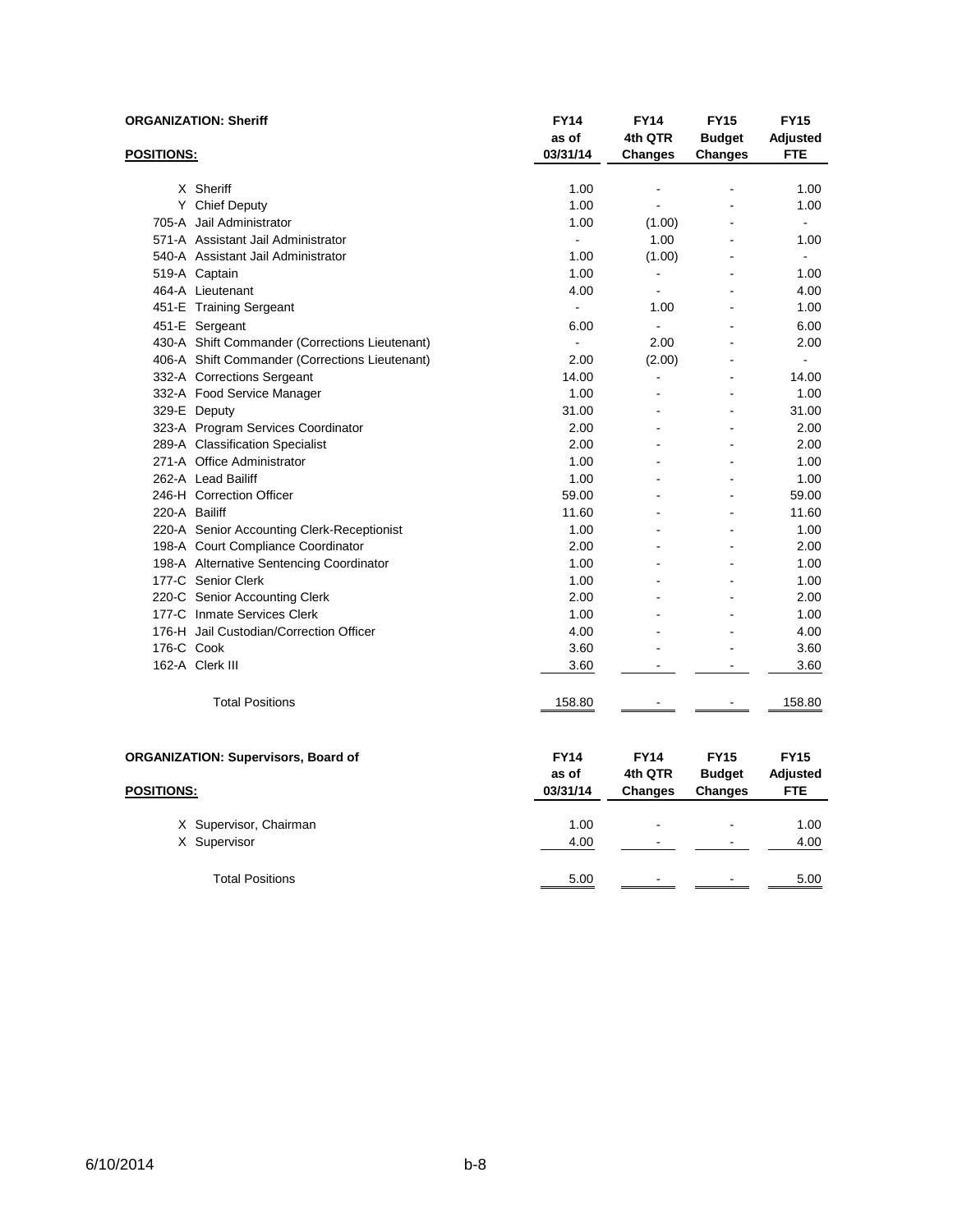|                   | <b>ORGANIZATION: Treasurer</b>        | <b>FY14</b><br>as of | <b>FY14</b><br>4th QTR | <b>FY15</b><br><b>Budget</b> | <b>FY15</b><br>Adjusted |
|-------------------|---------------------------------------|----------------------|------------------------|------------------------------|-------------------------|
| <b>POSITIONS:</b> |                                       | 03/31/14             | <b>Changes</b>         | <b>Changes</b>               | <b>FTE</b>              |
| X.                | Treasurer                             | 1.00                 |                        |                              | 1.00                    |
|                   | 611-A Financial Management Supervisor | 1.00                 |                        |                              | 1.00                    |
|                   | 556-A Operations Manager              | 1.00                 |                        |                              | 1.00                    |
|                   | 382-A County General Store Manager    | 1.00                 |                        |                              | 1.00                    |
|                   | 332-A Tax Accounting Specialist       | 1.00                 |                        |                              | 1.00                    |
|                   | 332-A Motor Vehicle Supervisor        | 1.00                 |                        |                              | 1.00                    |
|                   | 191-C Cashier                         | 1.00                 |                        |                              | 1.00                    |
|                   | 177-C Accounting Clerk - Treasurer    | 3.00                 |                        |                              | 3.00                    |
|                   | 162-C Clerk III                       | 1.00                 |                        |                              | 1.00                    |
|                   | 151-C Multi-Service Clerk             | 17.00                |                        |                              | 17.00                   |
|                   |                                       | 28.00                |                        |                              | 28.00                   |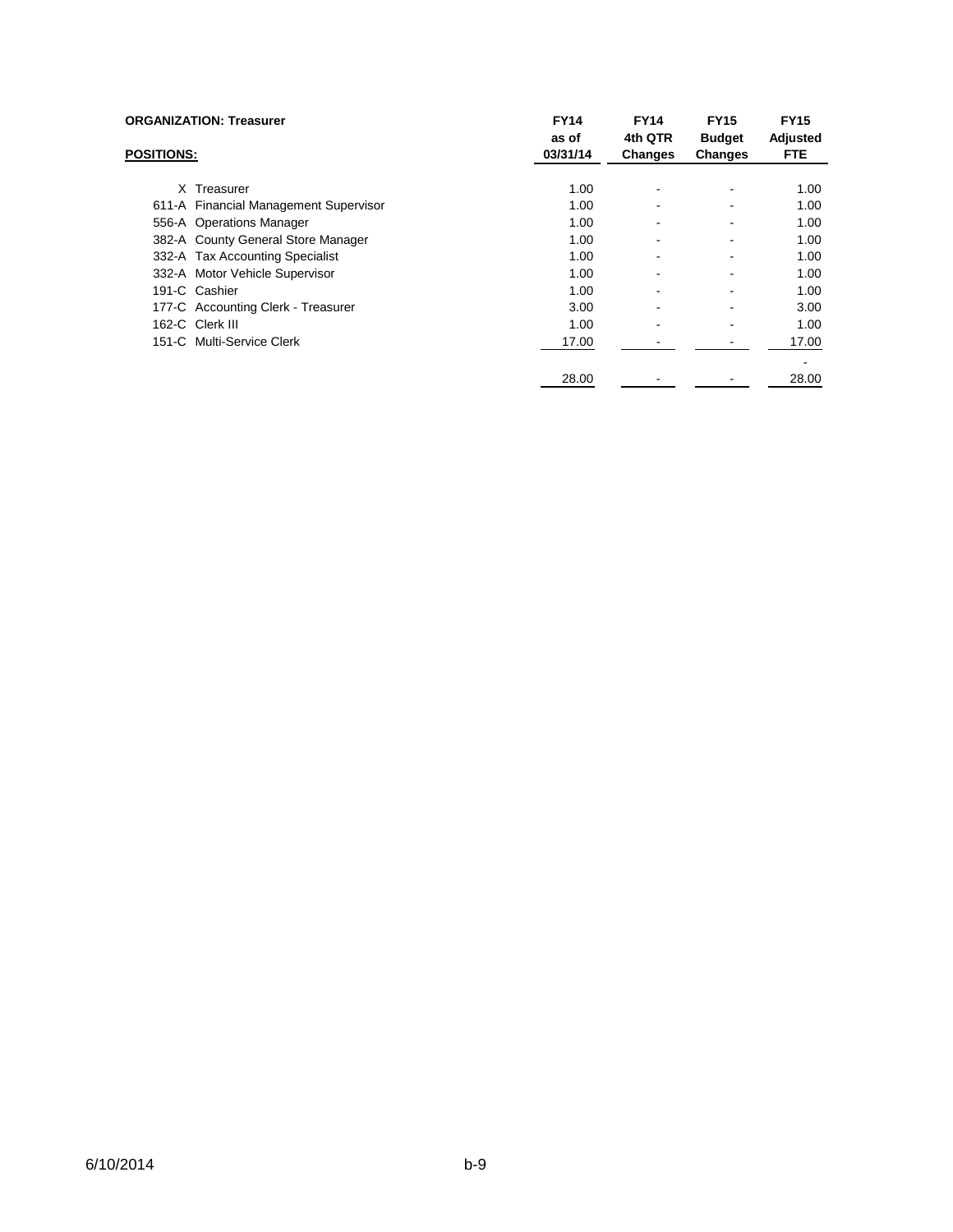#### SCOTT COUNTY FY 15 APPROPRIATIONS SUMMARY

|                                        | <b>FY 15</b> | <b>Budget</b>  | <b>FY 15</b>                      |
|----------------------------------------|--------------|----------------|-----------------------------------|
| <b>Description</b>                     | Adopted      | <b>Changes</b> | Appropriated                      |
|                                        |              |                |                                   |
| Administration                         | 534,530      |                | 534,530                           |
| Attorney                               | 3,923,504    |                | 3,923,504                         |
| Auditor                                | 1,499,122    |                | 1,499,122                         |
| <b>Authorized Agencies</b>             | 9,381,643    |                | 9,381,643                         |
| Capital Improvements (general)         | 5,627,405    |                | 5,627,405                         |
| <b>Community Services</b>              | 9,399,903    |                | 9,399,903                         |
| Conservation (net of golf course)      | 4,086,533    |                | 4,086,533                         |
| Debt Service (net of refunded debt)    | 4,081,305    |                | 4,081,305                         |
| <b>Facility &amp; Support Services</b> | 3,549,609    |                | 3,549,609                         |
| Health                                 | 5,937,778    |                | 5,937,778                         |
| <b>Human Resources</b>                 | 423,319      |                | 423,319                           |
| <b>Human Services</b>                  | 72,242       |                | 72,242                            |
| Information Technology                 | 2,511,408    |                | 2,511,408                         |
| Juvenile Court Services                | 1,223,235    |                | 1,223,235                         |
| Non-Departmental                       | 1,134,689    |                | 1,134,689                         |
| Planning & Development                 | 370,718      |                | 370,718                           |
| Recorder                               | 805,206      |                | 805,206                           |
| Secondary Roads                        | 8,073,000    |                | 8,073,000                         |
| <b>Sheriff</b>                         | 14,715,961   |                | 14,715,961                        |
| Supervisors                            | 314,780      |                | 314,780                           |
| Treasurer                              | 2,002,181    | $\blacksquare$ | 2,002,181                         |
| <b>SUBTOTAL</b>                        | 79,668,071   |                | $-79,668,071$                     |
| <b>Golf Course Operations</b>          | 1,104,594    |                | 1,104,594<br><b>All Contracts</b> |
| <b>TOTAL</b>                           | 80,772,665   |                | $-80,772,665$                     |
|                                        |              |                |                                   |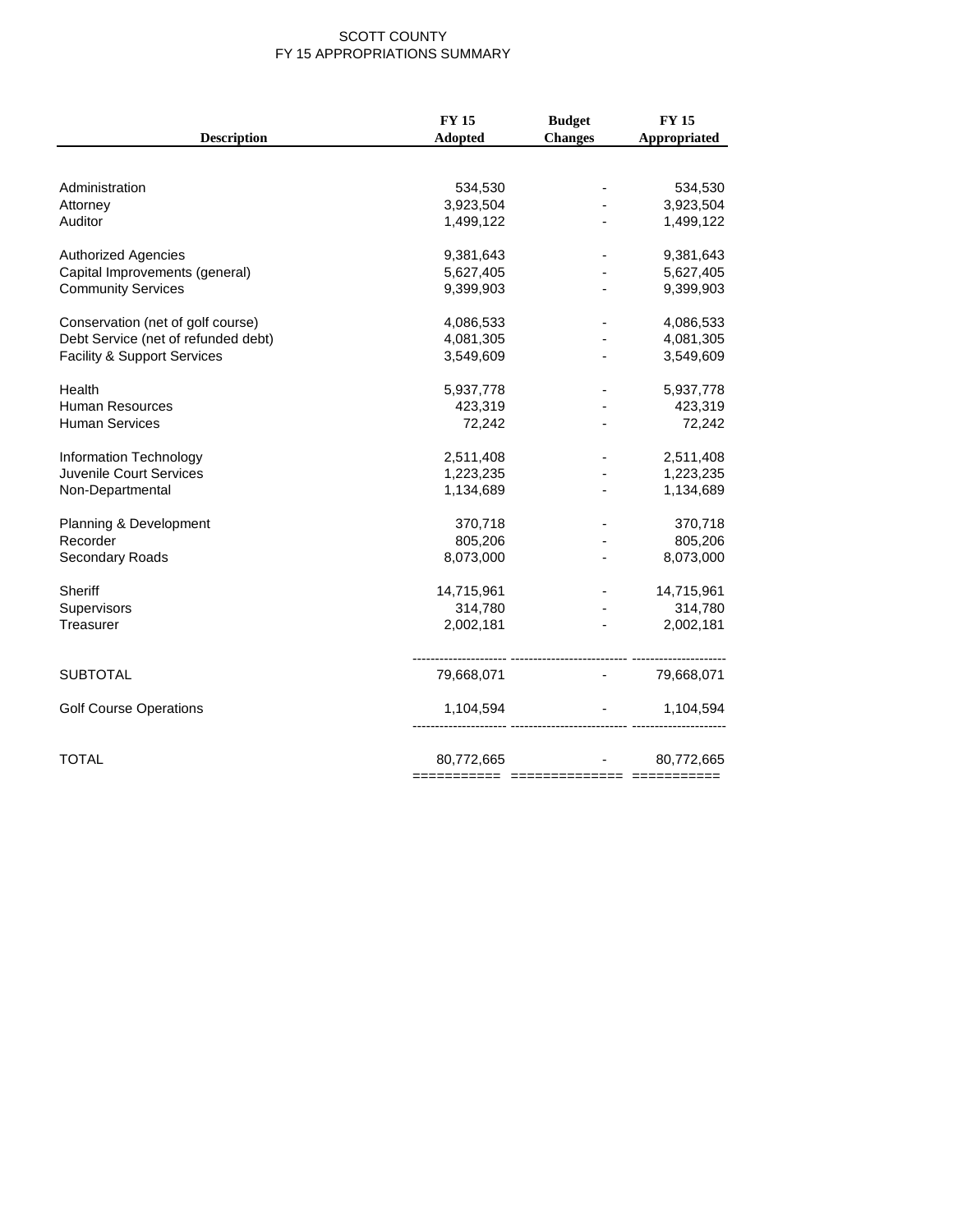| <b>Description</b>                               | Original<br><b>Budget</b>      | <b>Budget</b><br><b>Changes</b>                            | <b>Adjusted</b><br><b>Budget</b> |
|--------------------------------------------------|--------------------------------|------------------------------------------------------------|----------------------------------|
| ORGANIZATION: ADMINISTRATION                     |                                |                                                            |                                  |
| <b>APPROPRIATIONS</b>                            |                                |                                                            |                                  |
| <b>Personal Services</b><br>Expenses<br>Supplies | 522,430<br>10,500<br>1,600     |                                                            | 522,430<br>10,500<br>1,600       |
| <b>TOTAL APPROPRIATIONS</b>                      | 534,530                        |                                                            | 534,530                          |
| ORGANIZATION: ATTORNEY                           |                                |                                                            |                                  |
| <b>APPROPRIATIONS</b>                            |                                |                                                            |                                  |
| <b>Personal Services</b><br>Equipment            | 2,853,368                      |                                                            | 2,853,368                        |
| Expenses<br>Supplies                             | 1,024,486<br>45,650            |                                                            | 1,024,486<br>45,650              |
| TOTAL APPROPRIATIONS                             | 3,923,504                      |                                                            | 3,923,504                        |
| <b>ORGANIZATION: AUDITOR</b>                     |                                |                                                            |                                  |
| APPROPRIATIONS                                   |                                |                                                            |                                  |
| <b>Personal Services</b><br>Expenses<br>Supplies | 1,264,852<br>190,070<br>44,200 | ------------------------- ------------                     | 1,264,852<br>190,070<br>44,200   |
| <b>TOTAL APPROPRIATIONS</b>                      |                                | 1,499,122 - 1,499,122                                      |                                  |
| ORGANIZATION: CAPITAL IMPROVEMENTS (GENERAL)     |                                |                                                            |                                  |
| APPROPRIATIONS                                   |                                |                                                            |                                  |
| Capital Improvements                             |                                | 5,627,405 - 5,627,405<br>---------------------- ---------- |                                  |
|                                                  |                                |                                                            |                                  |

TOTAL APPROPRIATIONS 6,627,405 5,627,405 ============ ============== ============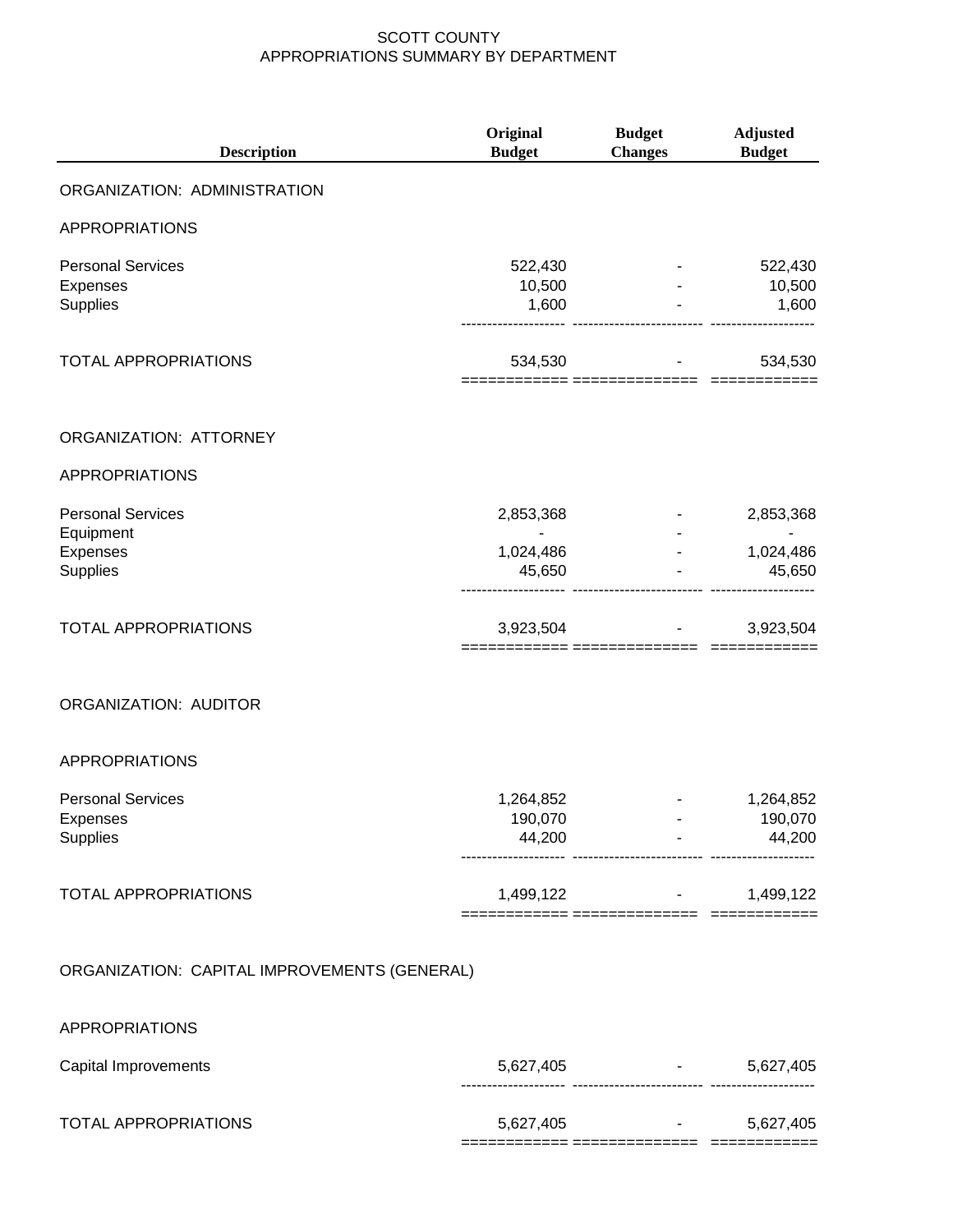| <b>Description</b>                     | Original<br><b>Budget</b>      | <b>Budget</b><br><b>Changes</b> | <b>Adjusted</b><br><b>Budget</b> |
|----------------------------------------|--------------------------------|---------------------------------|----------------------------------|
| ORGANIZATION: COMMUNITY SERVICES       |                                |                                 |                                  |
| <b>APPROPRIATIONS</b>                  |                                |                                 |                                  |
| <b>Personal Services</b><br>Equipment  | 841,702<br>508                 |                                 | 841,702<br>508                   |
| Expenses                               | 8,551,391                      |                                 | 8,551,391                        |
| <b>Supplies</b>                        | 6,302                          |                                 | 6,302                            |
| <b>TOTAL APPROPRIATIONS</b>            | 9,399,903                      |                                 | 9,399,903                        |
| ORGANIZATION: CONSERVATION             |                                |                                 |                                  |
| <b>APPROPRIATIONS</b>                  |                                |                                 |                                  |
| <b>Personal Services</b>               | 2,406,623                      |                                 | 2,406,623                        |
| <b>Capital Outlay</b>                  | 773,530                        |                                 | 773,530                          |
| Expenses                               | 482,414                        |                                 | 482,414                          |
| <b>Supplies</b>                        | 423,966                        |                                 | 423,966                          |
| <b>TOTAL APPROPRIATIONS</b>            | 4,086,533<br>-------- -------- |                                 | 4,086,533                        |
| ORGANIZATION: GLYNNS CREEK GOLF COURSE |                                |                                 |                                  |

#### APPROPRIATIONS

| <b>Personal Services</b>    | 697,231   | - | 697,231   |
|-----------------------------|-----------|---|-----------|
| Equipment                   | 134,768   |   | 134,768   |
| Expenses                    | 120,490   |   | 120,490   |
| <b>Supplies</b>             | 152,105   |   | 152,105   |
| <b>TOTAL APPROPRIATIONS</b> | 1,104,594 |   | 1,104,594 |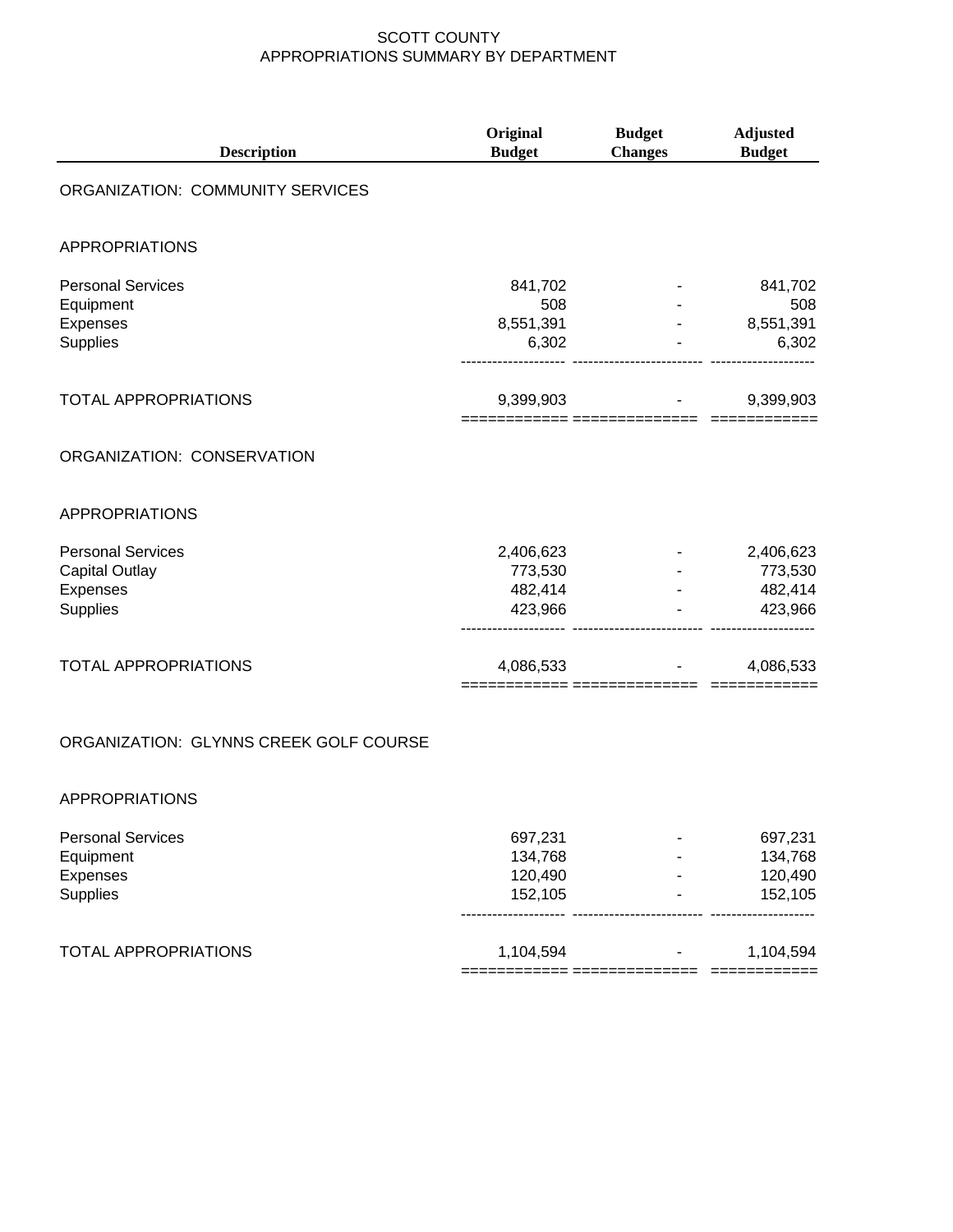| Original<br><b>Budget</b>                   | <b>Budget</b><br><b>Changes</b>                          | <b>Adjusted</b><br><b>Budget</b>                      |
|---------------------------------------------|----------------------------------------------------------|-------------------------------------------------------|
|                                             |                                                          |                                                       |
|                                             |                                                          |                                                       |
| 4,081,305                                   | <b>Harry Committee</b><br>---------------------- ------- | 4,081,305                                             |
|                                             |                                                          | 4,081,305                                             |
|                                             |                                                          |                                                       |
|                                             |                                                          |                                                       |
| 1,862,089<br>24,540<br>1,434,955<br>228,025 |                                                          | 1,862,089<br>24,540<br>1,434,955<br>228,025           |
| 3,549,609                                   |                                                          | 3,549,609                                             |
|                                             |                                                          |                                                       |
|                                             |                                                          |                                                       |
| 3,795,873<br>2,082,152<br>59,753            |                                                          | 3,795,873<br>2,082,152<br>59,753                      |
|                                             | <b>Contract Contract</b>                                 | 5,937,778                                             |
|                                             |                                                          |                                                       |
|                                             |                                                          |                                                       |
| 314,619<br>105,400<br>3,300                 |                                                          | 314,619<br>$-105,400$<br>3,300                        |
| 423,319                                     |                                                          | 423,319                                               |
|                                             |                                                          | $4,081,305$ -<br>======= ===============<br>5,937,778 |

ORGANIZATION: HUMAN SERVICES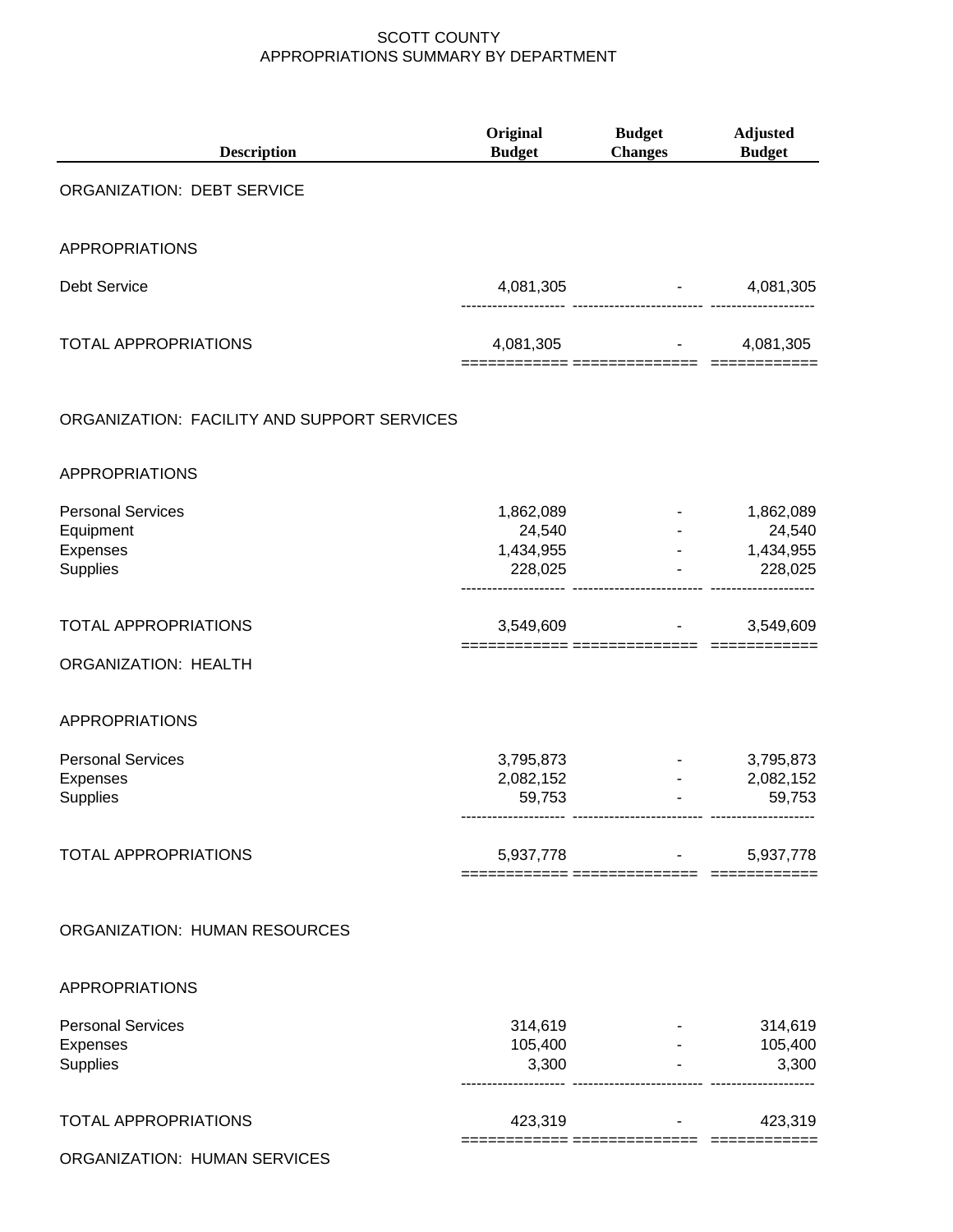| <b>Description</b>                    | Original<br><b>Budget</b> | <b>Budget</b><br><b>Changes</b> | <b>Adjusted</b><br><b>Budget</b> |
|---------------------------------------|---------------------------|---------------------------------|----------------------------------|
|                                       |                           |                                 |                                  |
| <b>APPROPRIATIONS</b>                 |                           |                                 |                                  |
| Equipment                             | 100                       |                                 | 100                              |
| Expenses                              | 50,789                    |                                 | 50,789                           |
| Supplies                              | 21,353                    |                                 | 21,353                           |
| <b>TOTAL APPROPRIATIONS</b>           | 72,242                    |                                 | 72,242                           |
| ORGANIZATION: INFORMATION TECHNOLOGY  |                           |                                 |                                  |
| <b>APPROPRIATIONS</b>                 |                           |                                 |                                  |
| <b>Personal Services</b>              | 1,456,708                 |                                 | 1,456,708                        |
| Equipment                             | 6,000                     |                                 | 6,000                            |
| Expenses                              | 1,042,800                 |                                 | $-1,042,800$                     |
| <b>Supplies</b>                       | 5,900                     |                                 | 5,900                            |
| <b>TOTAL APPROPRIATIONS</b>           | 2,511,408                 | ========== ===============      | 2,511,408<br>____________        |
| ORGANIZATION: JUVENILE COURT SERVICES |                           |                                 |                                  |
| <b>APPROPRIATIONS</b>                 |                           |                                 |                                  |
| <b>Personal Services</b>              | 1,117,135                 |                                 | 1,117,135                        |
| Equipment                             | 1,600                     |                                 | 1,600                            |
| Expenses                              | 61,800                    |                                 | 61,800                           |
| Supplies                              | 42,700                    |                                 | 42,700                           |
| <b>TOTAL APPROPRIATIONS</b>           | 1,223,235                 |                                 | 1,223,235                        |

============ ============== ============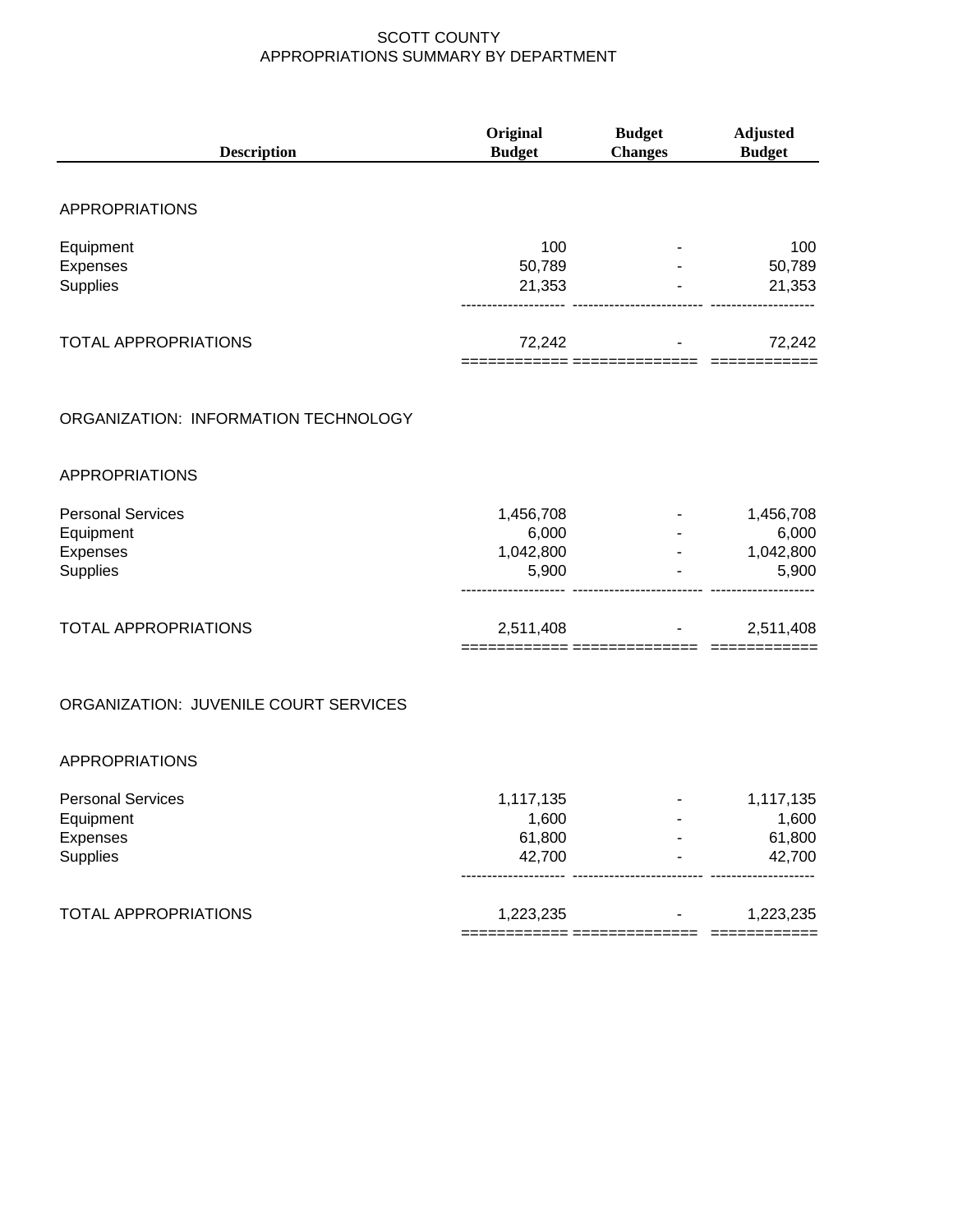| <b>Description</b>                                      | Original<br><b>Budget</b>   | <b>Budget</b><br><b>Changes</b> | <b>Adjusted</b><br><b>Budget</b> |
|---------------------------------------------------------|-----------------------------|---------------------------------|----------------------------------|
| ORGANIZATION: NON-DEPARTMENTAL                          |                             |                                 |                                  |
| <b>APPROPRIATIONS</b>                                   |                             |                                 |                                  |
| <b>Personal Services</b><br>Expenses<br>Supplies        | 300,000<br>832,689<br>2,000 |                                 | 300,000<br>832,689<br>2,000      |
| <b>TOTAL APPROPRIATIONS</b>                             | 1,134,689                   | <b>All Contracts</b>            | 1,134,689                        |
| ORGANIZATION: PLANNING & DEVELOPMENT                    |                             |                                 |                                  |
| <b>APPROPRIATIONS</b>                                   |                             |                                 |                                  |
| <b>Personal Services</b><br>Expenses<br><b>Supplies</b> | 315,318<br>52,200<br>3,200  |                                 | 315,318<br>52,200<br>3,200       |
| <b>TOTAL APPROPRIATIONS</b>                             | 370,718                     |                                 | 370,718                          |
| ORGANIZATION: RECORDER                                  |                             |                                 |                                  |
| <b>APPROPRIATIONS</b>                                   |                             |                                 |                                  |
| <b>Personal Services</b><br>Expenses<br>Supplies        | 743,106<br>49,900<br>12,200 |                                 | 743,106<br>49,900<br>12,200      |
| <b>TOTAL APPROPRIATIONS</b>                             | 805,206                     |                                 | 805,206                          |

============ ============== ============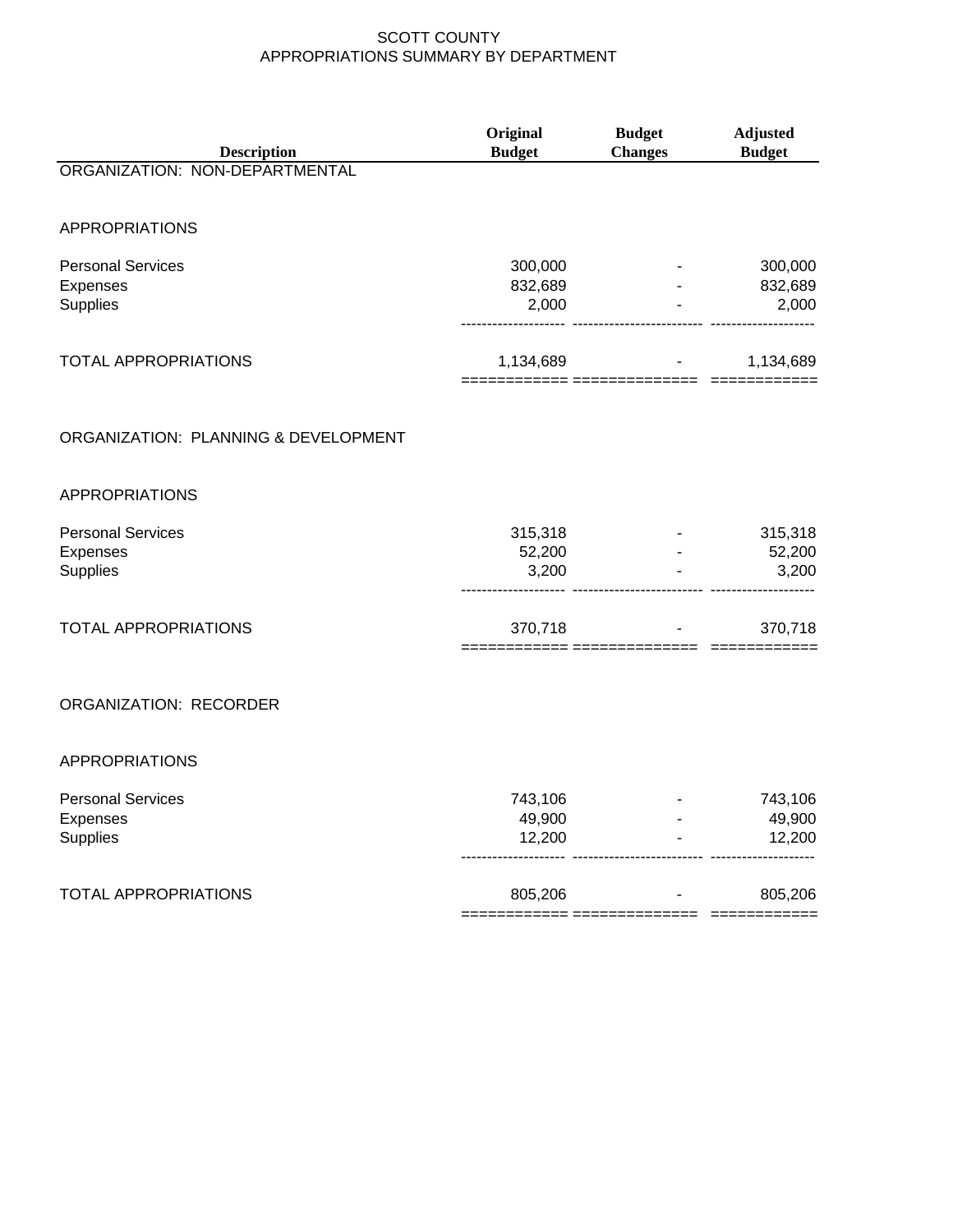| <b>ORGANIZATION: SECONDARY ROADS</b><br><b>APPROPRIATIONS</b><br>Administration<br>199,500<br>199,500<br>Engineering<br>471,500<br>471,500<br><b>Bridges &amp; Culverts</b><br>240,000<br>240,000<br>1,911,500<br>1,911,500<br>Roads<br>Snow & Ice Control<br>453,000<br>453,000<br><b>Traffic Controls</b><br>227,000<br>227,000<br><b>Road Clearing</b><br>180,000<br>180,000<br>New Equipment<br>653,000<br>653,000<br><b>Equipment Operation</b><br>1,196,500<br>1,196,500<br>Tools, Materials & Supplies<br>96,000<br>96,000<br>Real Estate & Buildings<br>1,625,000<br>1,625,000<br>820,000<br>820,000<br>Roadway Construction<br><b>TOTAL APPROPRIATIONS</b><br>8,073,000<br>8,073,000<br><b>ORGANIZATION: SHERIFF</b><br><b>APPROPRIATIONS</b><br><b>Personal Services</b><br>13,061,802<br>13,061,802<br>63,015<br>63,015<br>Equipment<br>Expenses<br>674,547<br>674,547<br>Supplies<br>916,597<br>916,597<br><b>TOTAL APPROPRIATIONS</b><br>14,715,961<br>14,715,961<br>============= ===========<br>ORGANIZATION: SUPERVISORS, BOARD OF<br><b>APPROPRIATIONS</b><br><b>Personal Services</b><br>303,255<br>303,255<br>10,700<br>Expenses<br>10,700<br>Supplies<br>825<br>825<br><b>TOTAL APPROPRIATIONS</b><br>314,780<br>314,780 | <b>Description</b> | Original<br><b>Budget</b> | <b>Budget</b><br><b>Changes</b> | <b>Adjusted</b><br><b>Budget</b> |
|----------------------------------------------------------------------------------------------------------------------------------------------------------------------------------------------------------------------------------------------------------------------------------------------------------------------------------------------------------------------------------------------------------------------------------------------------------------------------------------------------------------------------------------------------------------------------------------------------------------------------------------------------------------------------------------------------------------------------------------------------------------------------------------------------------------------------------------------------------------------------------------------------------------------------------------------------------------------------------------------------------------------------------------------------------------------------------------------------------------------------------------------------------------------------------------------------------------------------------------------|--------------------|---------------------------|---------------------------------|----------------------------------|
|                                                                                                                                                                                                                                                                                                                                                                                                                                                                                                                                                                                                                                                                                                                                                                                                                                                                                                                                                                                                                                                                                                                                                                                                                                              |                    |                           |                                 |                                  |
|                                                                                                                                                                                                                                                                                                                                                                                                                                                                                                                                                                                                                                                                                                                                                                                                                                                                                                                                                                                                                                                                                                                                                                                                                                              |                    |                           |                                 |                                  |
|                                                                                                                                                                                                                                                                                                                                                                                                                                                                                                                                                                                                                                                                                                                                                                                                                                                                                                                                                                                                                                                                                                                                                                                                                                              |                    |                           |                                 |                                  |
|                                                                                                                                                                                                                                                                                                                                                                                                                                                                                                                                                                                                                                                                                                                                                                                                                                                                                                                                                                                                                                                                                                                                                                                                                                              |                    |                           |                                 |                                  |
|                                                                                                                                                                                                                                                                                                                                                                                                                                                                                                                                                                                                                                                                                                                                                                                                                                                                                                                                                                                                                                                                                                                                                                                                                                              |                    |                           |                                 |                                  |
|                                                                                                                                                                                                                                                                                                                                                                                                                                                                                                                                                                                                                                                                                                                                                                                                                                                                                                                                                                                                                                                                                                                                                                                                                                              |                    |                           |                                 |                                  |
|                                                                                                                                                                                                                                                                                                                                                                                                                                                                                                                                                                                                                                                                                                                                                                                                                                                                                                                                                                                                                                                                                                                                                                                                                                              |                    |                           |                                 |                                  |
|                                                                                                                                                                                                                                                                                                                                                                                                                                                                                                                                                                                                                                                                                                                                                                                                                                                                                                                                                                                                                                                                                                                                                                                                                                              |                    |                           |                                 |                                  |
|                                                                                                                                                                                                                                                                                                                                                                                                                                                                                                                                                                                                                                                                                                                                                                                                                                                                                                                                                                                                                                                                                                                                                                                                                                              |                    |                           |                                 |                                  |
|                                                                                                                                                                                                                                                                                                                                                                                                                                                                                                                                                                                                                                                                                                                                                                                                                                                                                                                                                                                                                                                                                                                                                                                                                                              |                    |                           |                                 |                                  |
|                                                                                                                                                                                                                                                                                                                                                                                                                                                                                                                                                                                                                                                                                                                                                                                                                                                                                                                                                                                                                                                                                                                                                                                                                                              |                    |                           |                                 |                                  |
|                                                                                                                                                                                                                                                                                                                                                                                                                                                                                                                                                                                                                                                                                                                                                                                                                                                                                                                                                                                                                                                                                                                                                                                                                                              |                    |                           |                                 |                                  |
|                                                                                                                                                                                                                                                                                                                                                                                                                                                                                                                                                                                                                                                                                                                                                                                                                                                                                                                                                                                                                                                                                                                                                                                                                                              |                    |                           |                                 |                                  |
|                                                                                                                                                                                                                                                                                                                                                                                                                                                                                                                                                                                                                                                                                                                                                                                                                                                                                                                                                                                                                                                                                                                                                                                                                                              |                    |                           |                                 |                                  |
|                                                                                                                                                                                                                                                                                                                                                                                                                                                                                                                                                                                                                                                                                                                                                                                                                                                                                                                                                                                                                                                                                                                                                                                                                                              |                    |                           |                                 |                                  |
|                                                                                                                                                                                                                                                                                                                                                                                                                                                                                                                                                                                                                                                                                                                                                                                                                                                                                                                                                                                                                                                                                                                                                                                                                                              |                    |                           |                                 |                                  |
|                                                                                                                                                                                                                                                                                                                                                                                                                                                                                                                                                                                                                                                                                                                                                                                                                                                                                                                                                                                                                                                                                                                                                                                                                                              |                    |                           |                                 |                                  |
|                                                                                                                                                                                                                                                                                                                                                                                                                                                                                                                                                                                                                                                                                                                                                                                                                                                                                                                                                                                                                                                                                                                                                                                                                                              |                    |                           |                                 |                                  |
|                                                                                                                                                                                                                                                                                                                                                                                                                                                                                                                                                                                                                                                                                                                                                                                                                                                                                                                                                                                                                                                                                                                                                                                                                                              |                    |                           |                                 |                                  |
|                                                                                                                                                                                                                                                                                                                                                                                                                                                                                                                                                                                                                                                                                                                                                                                                                                                                                                                                                                                                                                                                                                                                                                                                                                              |                    |                           |                                 |                                  |
|                                                                                                                                                                                                                                                                                                                                                                                                                                                                                                                                                                                                                                                                                                                                                                                                                                                                                                                                                                                                                                                                                                                                                                                                                                              |                    |                           |                                 |                                  |
|                                                                                                                                                                                                                                                                                                                                                                                                                                                                                                                                                                                                                                                                                                                                                                                                                                                                                                                                                                                                                                                                                                                                                                                                                                              |                    |                           |                                 |                                  |
|                                                                                                                                                                                                                                                                                                                                                                                                                                                                                                                                                                                                                                                                                                                                                                                                                                                                                                                                                                                                                                                                                                                                                                                                                                              |                    |                           |                                 |                                  |
|                                                                                                                                                                                                                                                                                                                                                                                                                                                                                                                                                                                                                                                                                                                                                                                                                                                                                                                                                                                                                                                                                                                                                                                                                                              |                    |                           |                                 |                                  |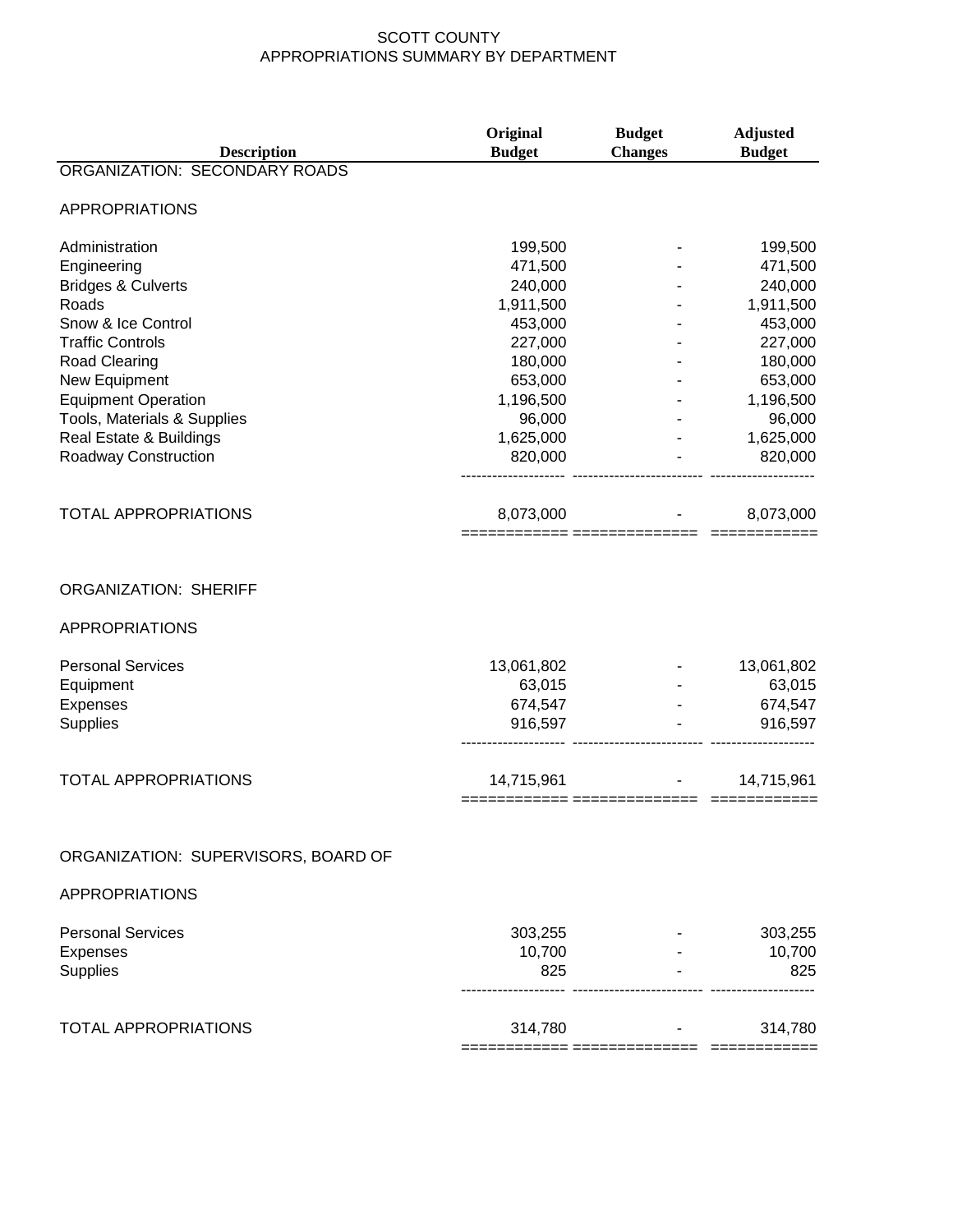| <b>Description</b>                               | Original<br><b>Budget</b> | <b>Budget</b><br><b>Changes</b> | <b>Adjusted</b><br><b>Budget</b> |
|--------------------------------------------------|---------------------------|---------------------------------|----------------------------------|
| ORGANIZATION: TREASURER                          |                           |                                 |                                  |
| APPROPRIATIONS                                   |                           |                                 |                                  |
| <b>Personal Services</b><br>Expenses<br>Supplies | 1,846,316<br>111,740      | <b>All Contracts</b><br>44,125  | 1,846,316<br>111,740<br>44,125   |
| <b>TOTAL APPROPRIATIONS</b>                      |                           | $2,002,181$ -                   | 2,002,181                        |
| ORGANIZATION: BI-STATE PLANNING COMMISSION       |                           |                                 |                                  |
| <b>APPROPRIATIONS</b>                            |                           |                                 |                                  |
| <b>Expenses</b>                                  |                           | 89,351                          | 89,351<br><b>Figure 1999</b>     |
| <b>TOTAL APPROPRIATIONS</b>                      |                           | $89,351$ -                      | 89,351                           |
| ORGANIZATION: BUFFALO VOLUNTEER AMBULANCE        |                           |                                 |                                  |
| APPROPRIATIONS                                   |                           |                                 |                                  |
| Expenses                                         |                           |                                 |                                  |
| <b>TOTAL APPROPRIATIONS</b>                      |                           |                                 |                                  |
| ORGANIZATION: CENTER FOR ALCOHOL/DRUG SERVICES   |                           |                                 |                                  |
| <b>APPROPRIATIONS</b>                            |                           |                                 |                                  |
| <b>Expenses</b>                                  | 688,331                   |                                 | 688,331                          |
| <b>TOTAL APPROPRIATIONS</b>                      | 688,331                   | ========= ==============        | 688,331<br>=========             |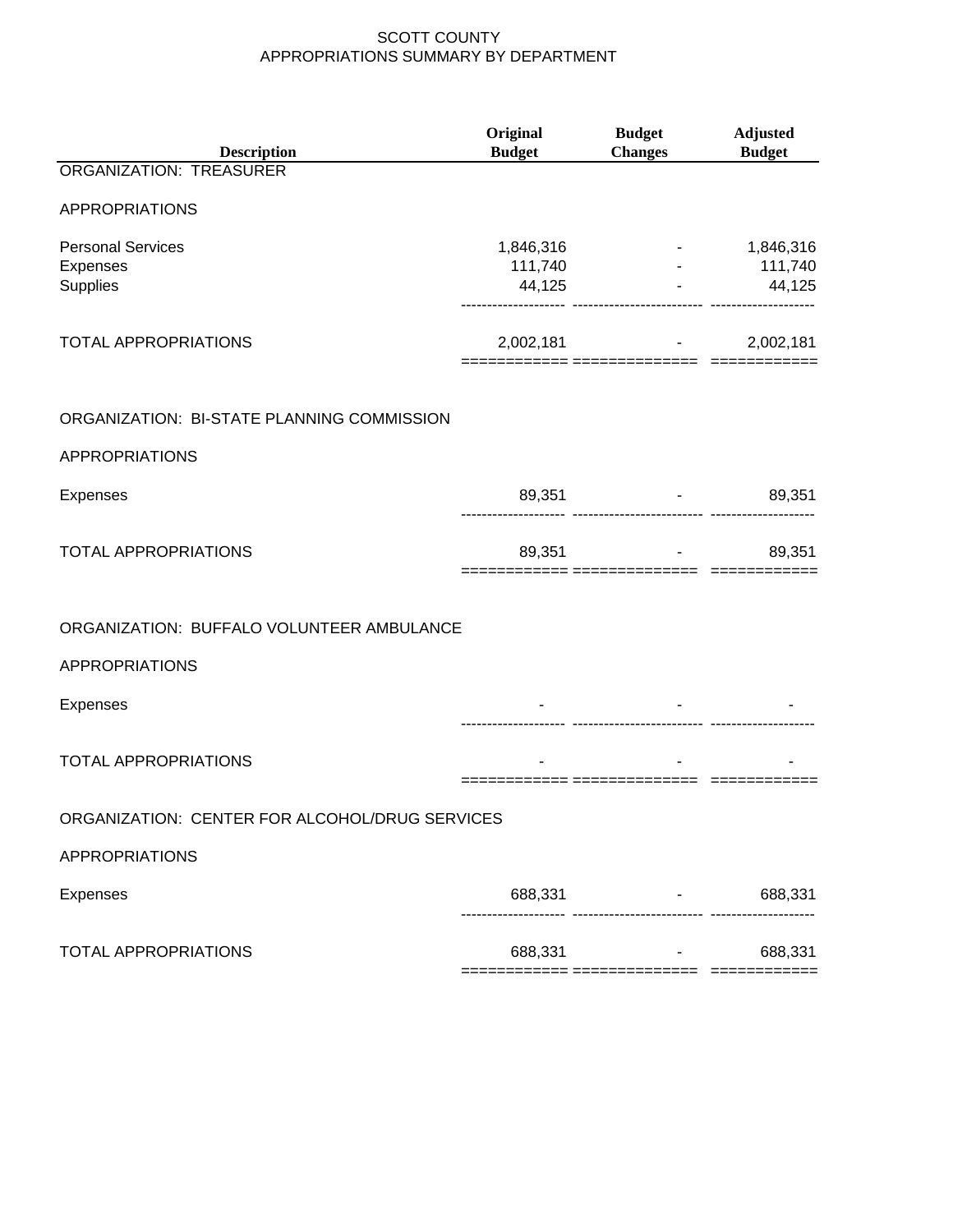| <b>Description</b>                           | <b>Original</b><br><b>Budget</b> | Budget Adjusted<br><b>Changes</b> Budget                                                                                                                                                                                        |           |
|----------------------------------------------|----------------------------------|---------------------------------------------------------------------------------------------------------------------------------------------------------------------------------------------------------------------------------|-----------|
| ORGANIZATION: CENTER FOR AGING SERVICES      |                                  |                                                                                                                                                                                                                                 |           |
| <b>APPROPRIATIONS</b>                        |                                  |                                                                                                                                                                                                                                 |           |
| <b>Expenses</b>                              |                                  | 213,750 - 213,750                                                                                                                                                                                                               |           |
| <b>TOTAL APPROPRIATIONS</b>                  |                                  | 213,750 - 213,750 - 213,750 - 214,750 - 214,750 - 214,750 - 215,750 - 215,750 - 215,750 - 215,750 - 215,750 - 215,750 - 215,750 - 215,750 - 215,750 - 215,750 - 215,750 - 215,750 - 215,750 - 215,750 - 215,750 - 215,750 - 215 | 213,750   |
| ORGANIZATION: COMMUNITY HEALTH CARE          |                                  |                                                                                                                                                                                                                                 |           |
| <b>APPROPRIATIONS</b>                        |                                  |                                                                                                                                                                                                                                 |           |
| <b>Expenses</b>                              |                                  | 355,013 - 355,013                                                                                                                                                                                                               |           |
| <b>TOTAL APPROPRIATIONS</b>                  |                                  | 355,013 - 355,013                                                                                                                                                                                                               |           |
| ORGANIZATION: DURANT VOLUNTEER AMBULANCE     |                                  |                                                                                                                                                                                                                                 |           |
| <b>APPROPRIATIONS</b>                        |                                  |                                                                                                                                                                                                                                 |           |
| <b>Expenses</b>                              |                                  | 20,000 - 20,000<br>------------------------ ---------                                                                                                                                                                           |           |
| TOTAL APPROPRIATIONS                         | 20,000                           | and the state of the state of                                                                                                                                                                                                   | 20,000    |
| ORGANIZATION: EMERGENCY MANAGEMENT AGENCY    |                                  |                                                                                                                                                                                                                                 |           |
| <b>APPROPRIATIONS</b>                        |                                  |                                                                                                                                                                                                                                 |           |
| Expenses                                     |                                  | 7,250,184 - 7,250,184<br>-- ------------------------- -------                                                                                                                                                                   |           |
| <b>TOTAL APPROPRIATIONS</b>                  | 7,250,184                        | $\bullet$ , and $\bullet$ , and $\bullet$                                                                                                                                                                                       | 7,250,184 |
| ORGANIZATION: HANDICAPPED DEVELOPMENT CENTER |                                  |                                                                                                                                                                                                                                 |           |
| <b>APPROPRIATIONS</b>                        |                                  |                                                                                                                                                                                                                                 |           |
| <b>Expenses</b>                              |                                  |                                                                                                                                                                                                                                 |           |
| TOTAL APPROPRIATIONS                         |                                  |                                                                                                                                                                                                                                 |           |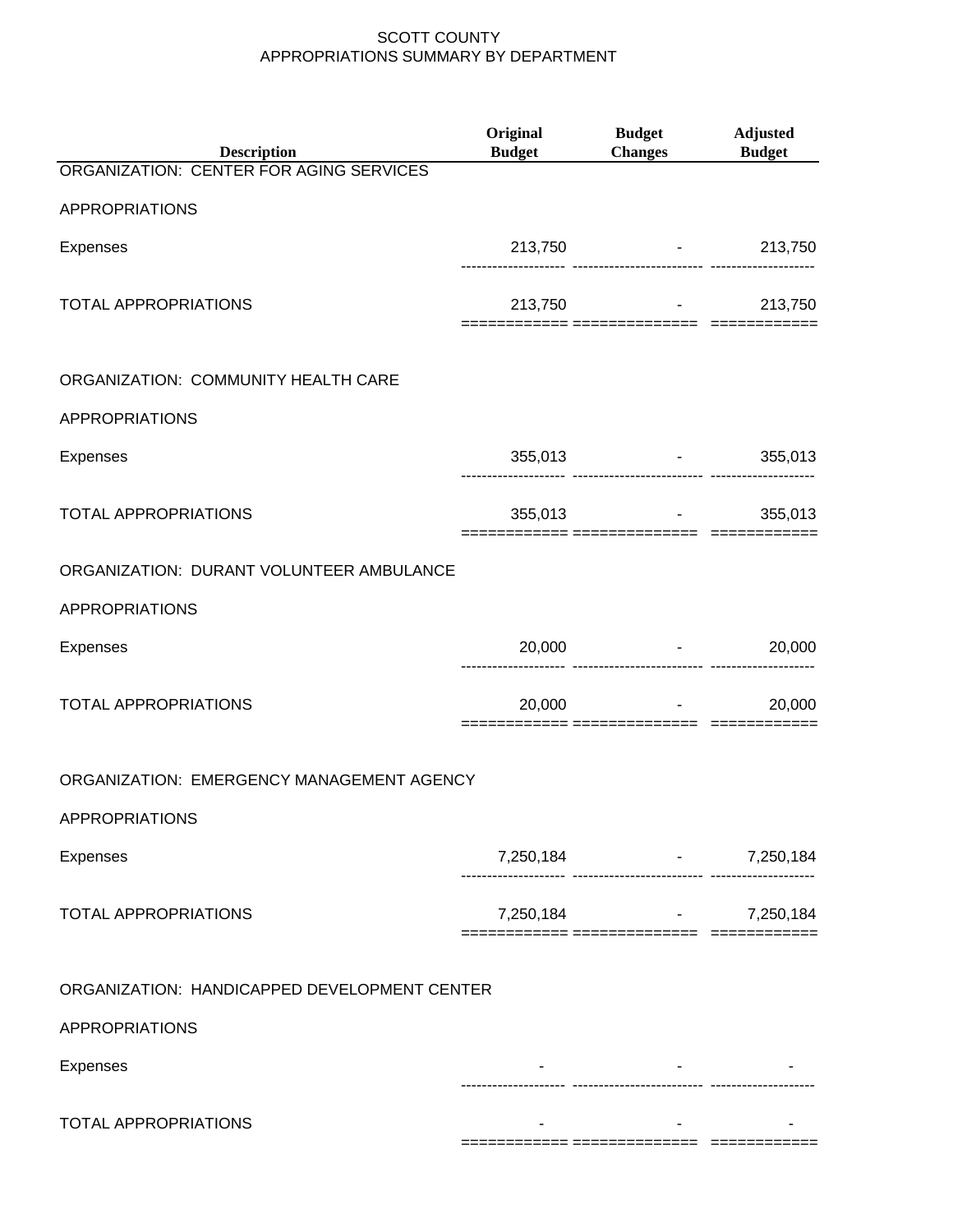| <b>Description</b>                                   | Original<br><b>Budget</b> | <b>Budget</b><br><b>Changes</b>                  | <b>Adjusted</b><br><b>Budget</b> |
|------------------------------------------------------|---------------------------|--------------------------------------------------|----------------------------------|
| ORGANIZATION: HUMANE SOCIETY                         |                           |                                                  |                                  |
| <b>APPROPRIATIONS</b>                                |                           |                                                  |                                  |
| <b>Expenses</b>                                      |                           | 33,317 - 33,317                                  |                                  |
| <b>TOTAL APPROPRIATIONS</b>                          |                           | $33,317$ -<br>-========= ============== ======== | 33,317                           |
| ORGANIZATION: LIBRARY                                |                           |                                                  |                                  |
| <b>APPROPRIATIONS</b>                                |                           |                                                  |                                  |
| <b>Expenses</b>                                      |                           | 561,697 - 1                                      | 561,697                          |
| <b>TOTAL APPROPRIATIONS</b>                          |                           | 561,697 - 561,697                                |                                  |
| ORGANIZATION: MEDIC AMBULANCE                        |                           |                                                  |                                  |
| ORGANIZATION: QUAD-CITY CONVENTION & VISITORS BUREAU |                           |                                                  |                                  |
| <b>APPROPRIATIONS</b>                                |                           |                                                  |                                  |
| <b>Expenses</b>                                      | 70,000                    | and the state of the state                       | 70,000                           |
| TOTAL APPROPRIATIONS                                 | 70,000                    |                                                  | 70,000                           |
| ORGANIZATION: QUAD-CITY DEVELOPMENT GROUP            |                           |                                                  |                                  |
| <b>APPROPRIATIONS</b>                                |                           |                                                  |                                  |
| <b>Expenses</b>                                      | 100,000                   | and the control of the con-<br>                  | 100,000                          |
| <b>TOTAL APPROPRIATIONS</b>                          | 100,000                   | <b>Contract Contract</b>                         | 100,000                          |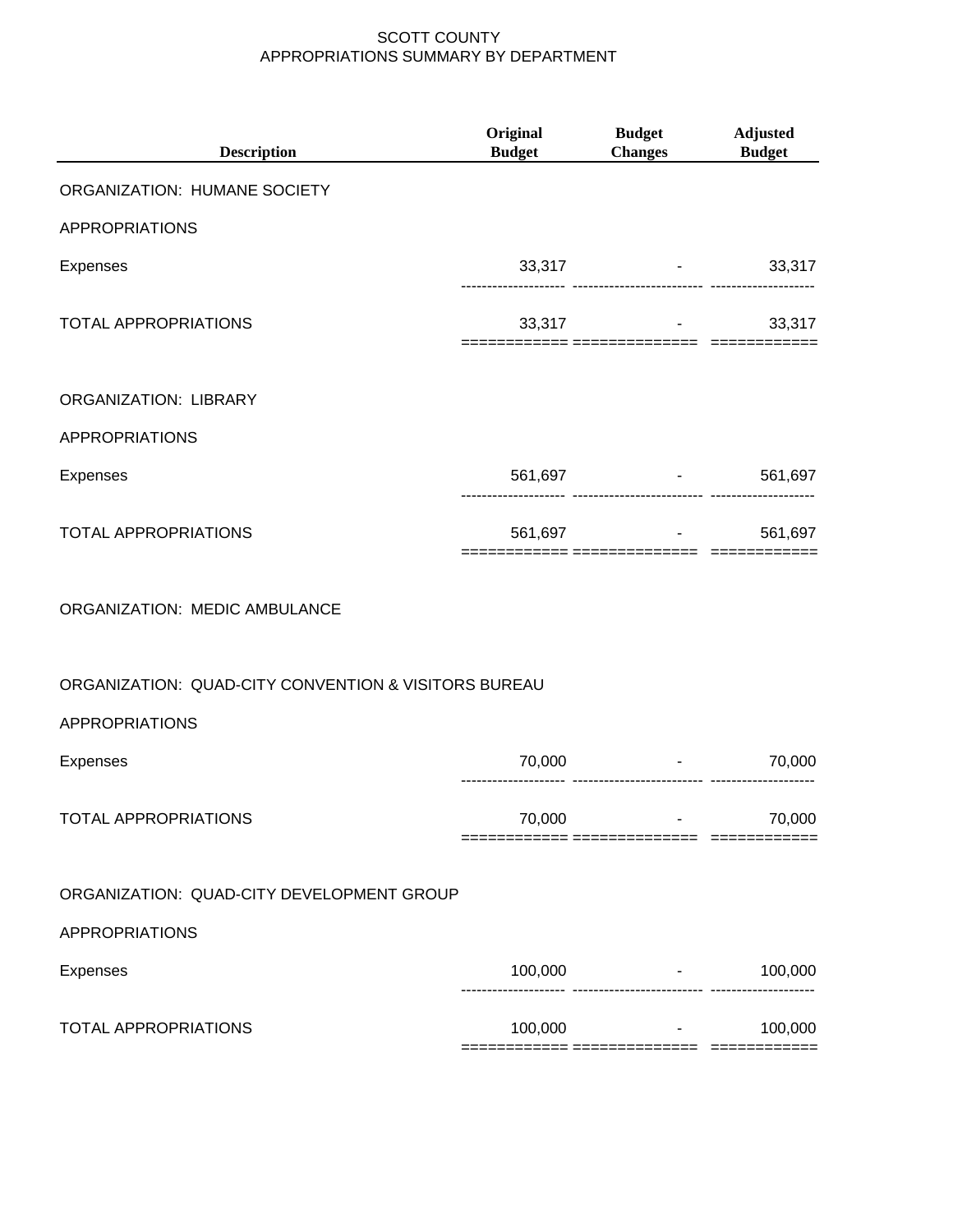| <b>Description</b>                                       | Original<br><b>Budget</b> | <b>Budget</b><br><b>Changes</b> | <b>Adjusted</b><br><b>Budget</b> |
|----------------------------------------------------------|---------------------------|---------------------------------|----------------------------------|
| ORGANIZATION: VERA FRENCH COMMUNITY MENTAL HEALTH CENTER |                           |                                 |                                  |
| <b>APPROPRIATIONS</b>                                    |                           |                                 |                                  |
| Expenses                                                 |                           |                                 |                                  |
| <b>TOTAL APPROPRIATIONS</b>                              |                           |                                 |                                  |